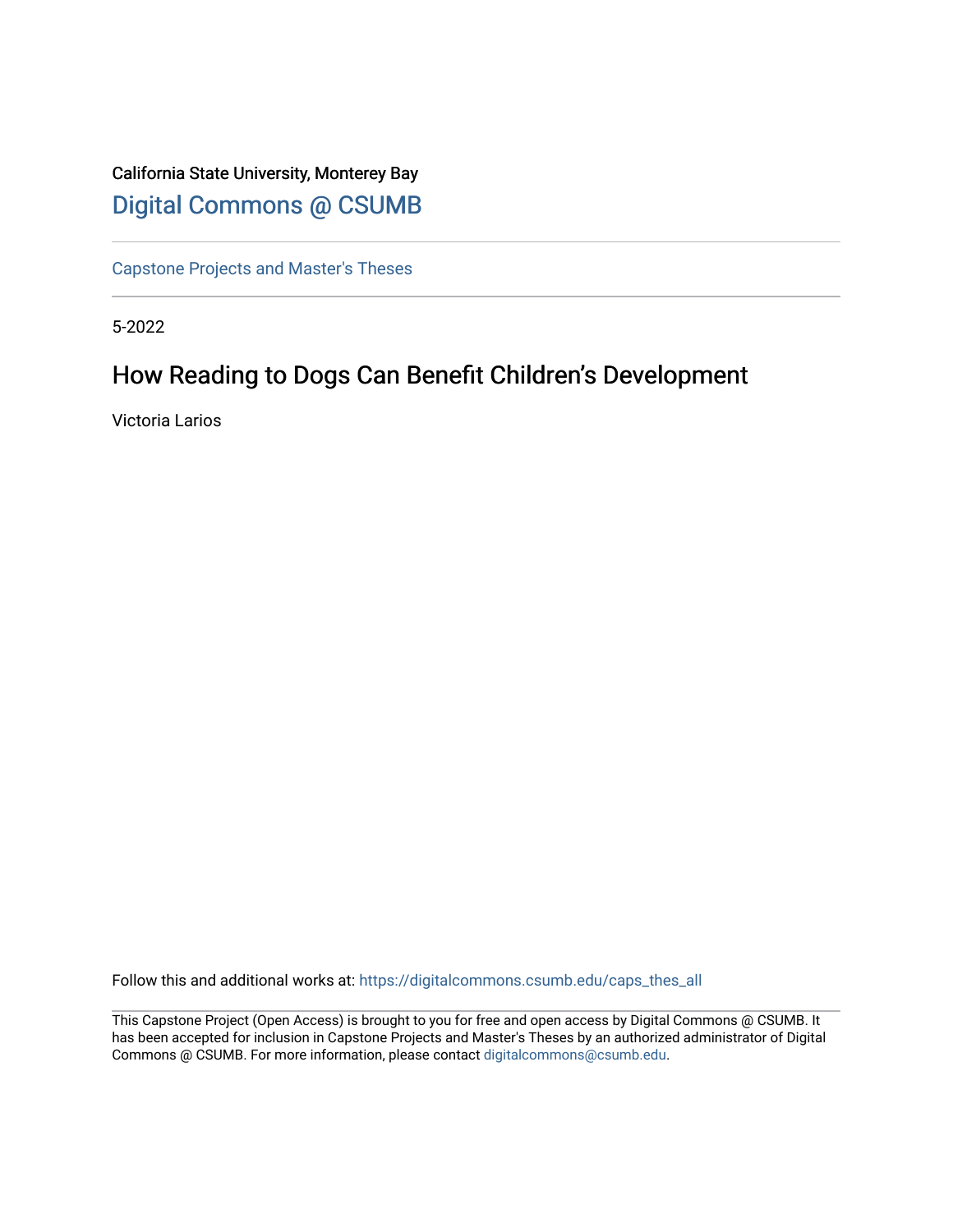# How Reading to Dogs Can Benefit Children's Development

Senior Capstone — Spring 2022

Victoria Larios

Advisor: Dr. Pazoe Thao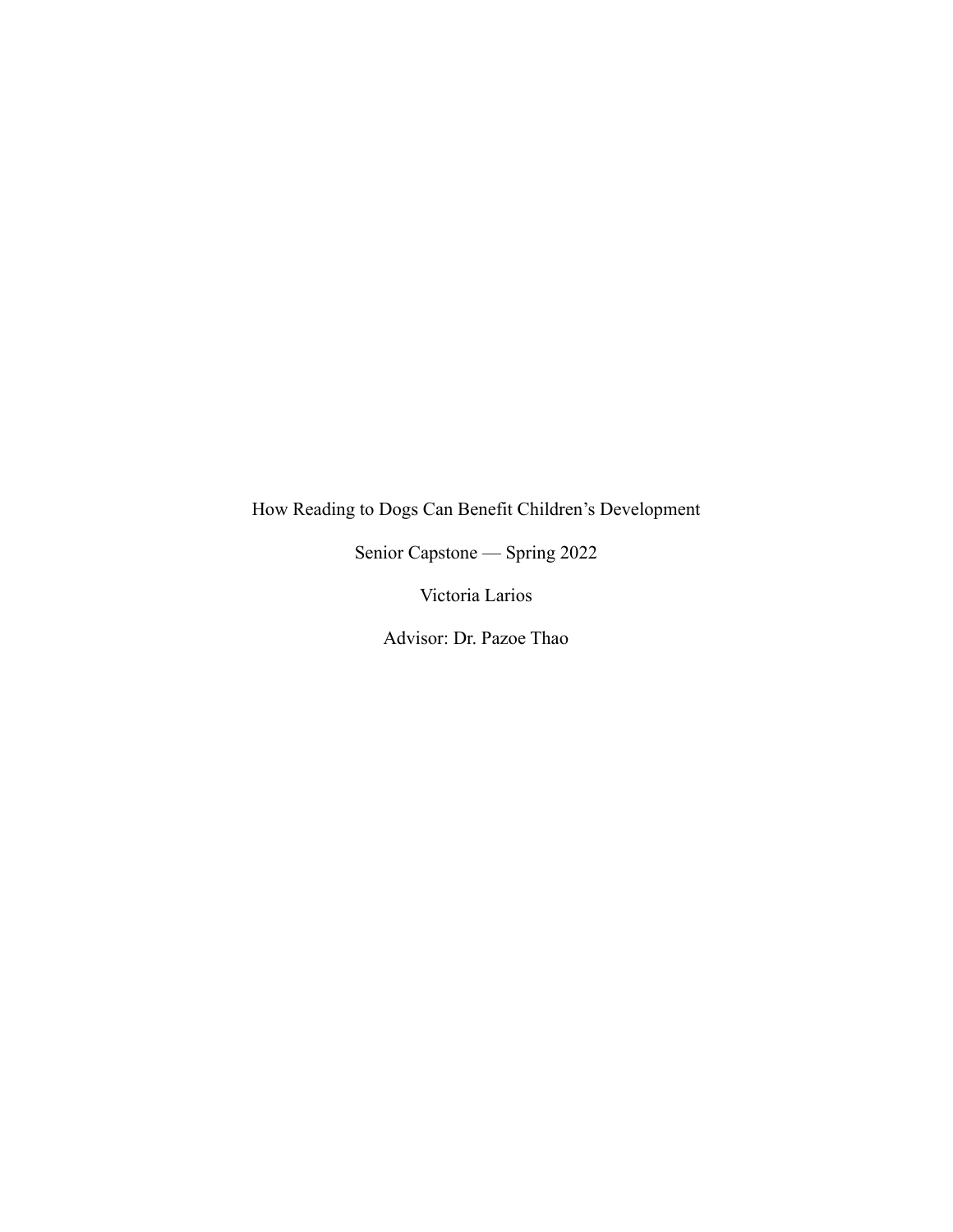## **Abstract**

This senior capstone research project investigates the benefits of children's development when they read to dogs. Through literature review, interviews, and anonymous questionnaires, I was able to gather information proving this such as cognitive development, socio-emotional development, increase in oxytocin, and a decrease in cortisol level, among others. Results from my research yielded for more research to be done but all stated the positive impacts reading to dogs and did not mention anything that would dispute the use of dogs to benefit children's development.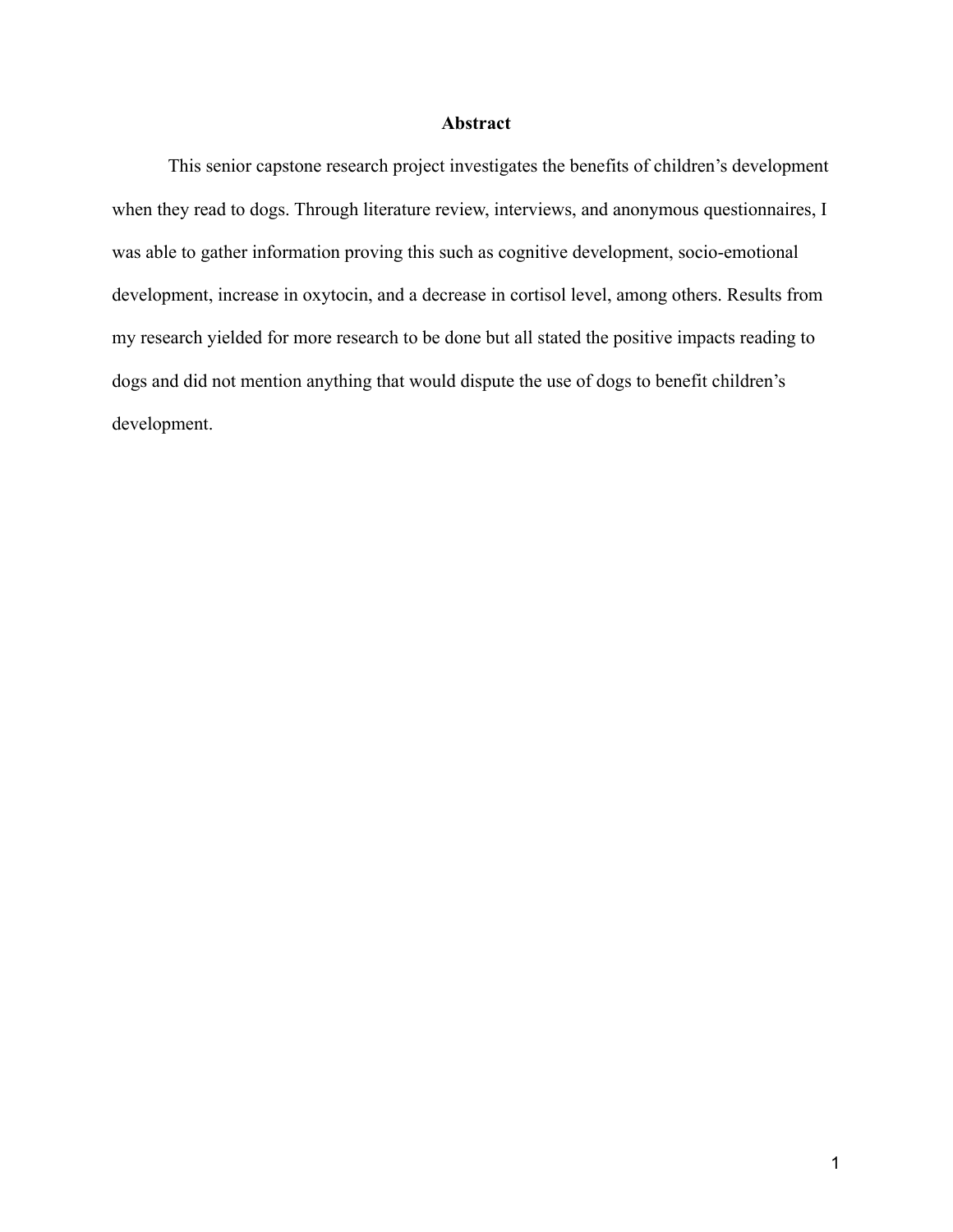#### **Introduction and Background**

Reading is a crucial part of early childhood development and plays an extremely important role throughout the entirety of one's life. Additionally, reading throughout the early school years of a child's life creates numerous opportunities later on in life as well. Despite reading being such a valuable asset and tool for everyone to acquire, some individuals are unfortunate and are unable to develop reading comprehension from an early age. This can be the result of numerous situations whether it is parents not reading to children in their early years, kids being discouraged to read, not liking reading, or simply having a general lack of opportunity as well. To combat this issue, programs involving children reading to animals can be an engaging way to reach children who still are not getting the help they need. This is a unique, alternative way for children to develop reading skills and comprehension that will assist them later in life.

It is important to note that, "reading skills and literacy are an important component of academic success for school-aged children… as increased literacy can lead to improved academic performance and attitudes about school" (Linder, Muller, Gibbs, Alpger, and Freeman, 2018, para 1). These are very crucial tools as they are the building blocks for early childhood development and set the foundation for what is to come. Focusing on the subject of, "reading in particular, a recent systematic analysis supports that the presence of an animal has been associated with benefits to child readers" (Linder, Muller, Gibbs, Alper, and Freeman, 2017, para 5). With the general consensus being that reading to animals benefits early childhood development, I felt this was a great topic to consider especially after pairing it with my prior experience in a classroom setting.

During my first semester at CSUMB, I was enrolled in a course named Service Learning for Social Change in Education. I chose to do my service learning at a low-income school which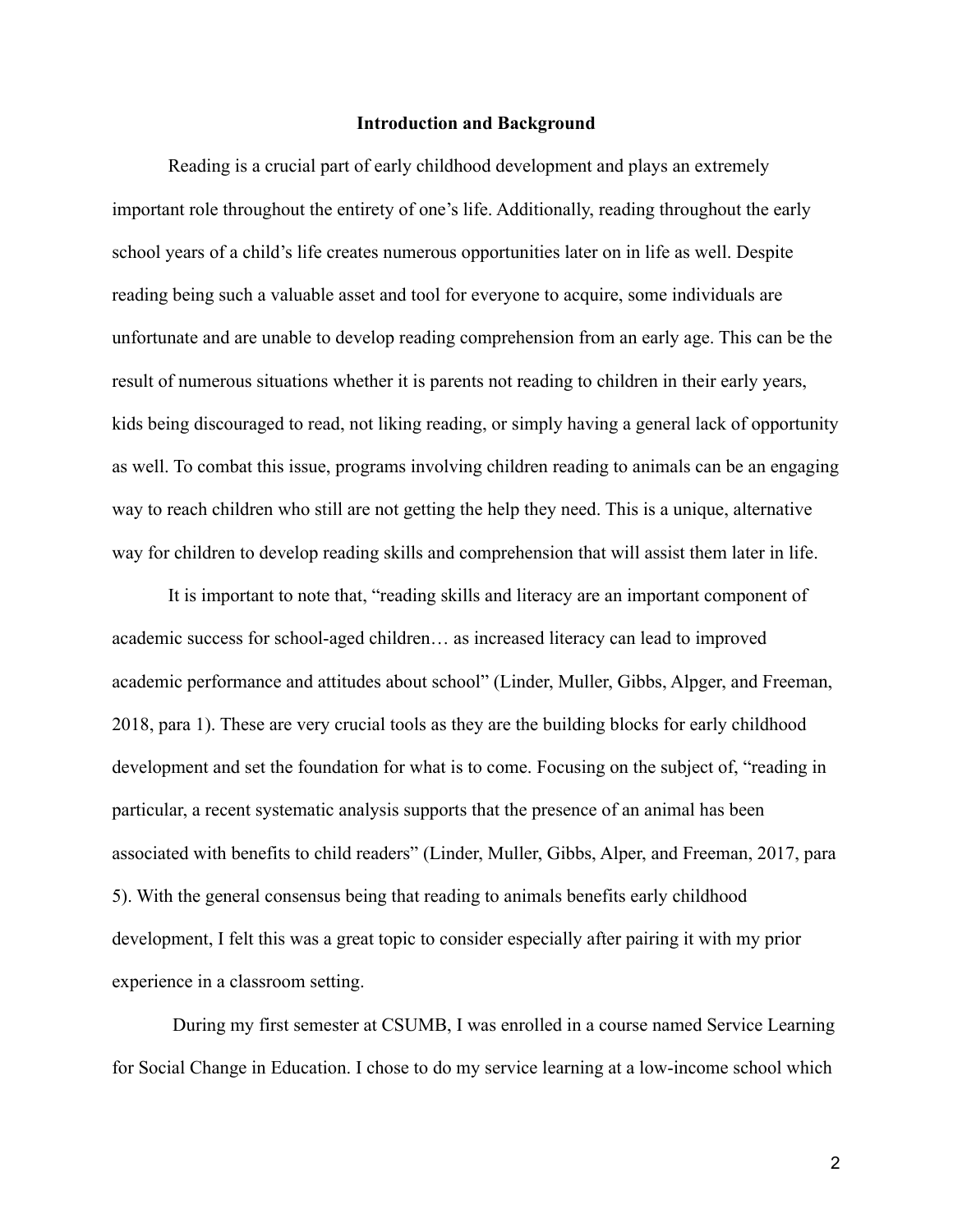also happened to have low levels of reading comprehension. This was something that really struck me, as I felt reading was a fundamental part of a child's education. After seeing students who were not initially interested in reading for a variety of reasons, I realized not enough is currently being done to reach students in these types of situations and I knew this was something I wanted to research further. My ultimate goal was to find a possible solution for reaching students who are less motivated or altogether struggling when it comes to reading. Currently, "educators are using alternative [teaching](https://go-gale-com.csumb.idm.oclc.org/ps/i.do?p=AONE&u=csumb_main&id=GALE%7CA560312456&v=2.1&it=r#) methods to tackle new expectations, one method being the use of animal-assisted literacy programs." (Krupp and Shupp, 2017, para 6). After some initial research, I came across reading to animals as a fun and unique way to reach children, and ultimately further their development. My main reason for selecting this strategy is my love for animals and children alike, ultimately making it an ideal tool to utilize in a future classroom setting.

With my career path being a teacher, I believe it is important for me to look in all directions to help better assist my future students. The primary research question I will propose is: How does reading to dogs benefit children's development? I will provide evidence that supports children's development after implementation of animal assisted programs through other journals, peer-reviewed articles, interviews, and questionnaires. I will justify the use of animals in the classroom to benefit children's development. My related research questions are as follows: How did reading to dogs come about? To what extent, does it benefit children's development? What does research say about reading to dogs benefiting students' development? What are the benefits of students reading to animals/pets instead of just themselves? Are there local programs which support children reading to dogs? If so, how do they benefit children's development? What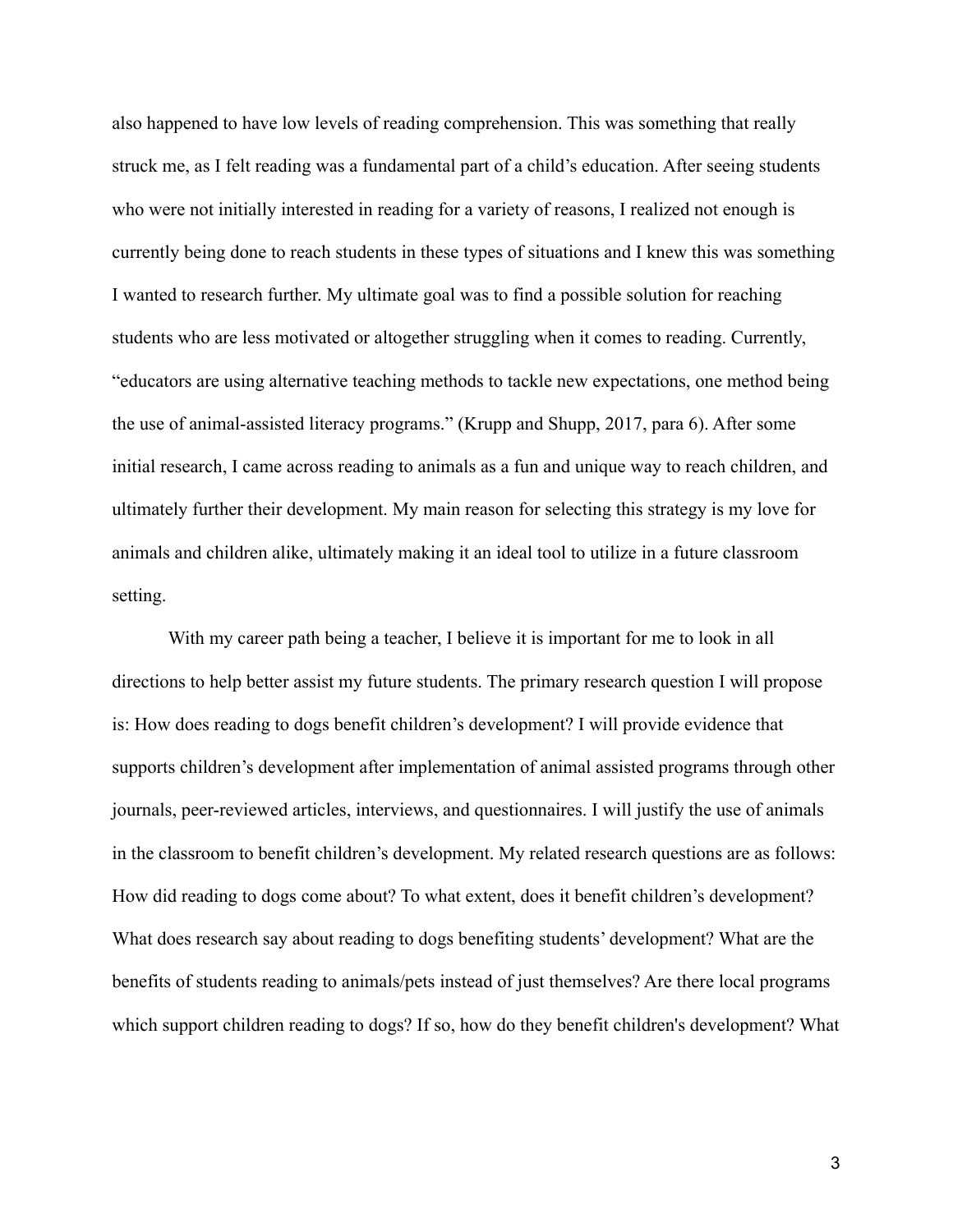could be done to expand these programs to benefit children's development? Through extensive research, I aim to answer the previously stated questions.

#### **Literature Review**

There are a variety of different ways in which children develop while participating in animal assisted reading programs. Despite the many benefits that result from these programs being enacted, there seems to be a general lack of new programs emerging with a need for expansion. Research suggests, "animal-assisted interventions may have benefits for children learning to read, though there is a need for more studies from which a causal inference can be made" (Linder, Muller, Gibbs, Alper, and Freeman, 2017, para 7). In addition to this, "Animal Assisted Activities (AAA) which provide opportunities for motivational, educational, or recreational benefits," (Krupp and Shupp, 2017, para 2) increase individual's reading abilities and enhance their academic lives overall as well. Current research shows children's development resulting from these programs in three main areas: cognitive, socio-emotional, and language development.

#### Cognitive Development

Conducive to begin reading in the early stages of elementary school, children need some sort of motivating factor to drive them. With regard to "promoting and improving literacy, programs that foster motivation to engage in reading can facilitate improved reading skills." (Linder, Mueller, Gibbs, Alper, Freeman, 2017, para 2). In numerous cases, "companion animals are likely to be powerful motivators for learning, perhaps due to children learning and retaining more about subjects they are more emotionally invested in, and due to learning being optimized when it occurs within meaningful relationships." (Purewal, Christley, Kordas, et. al, 2017, para 4). An animal is a great way to motivate children because a relationship develops over time as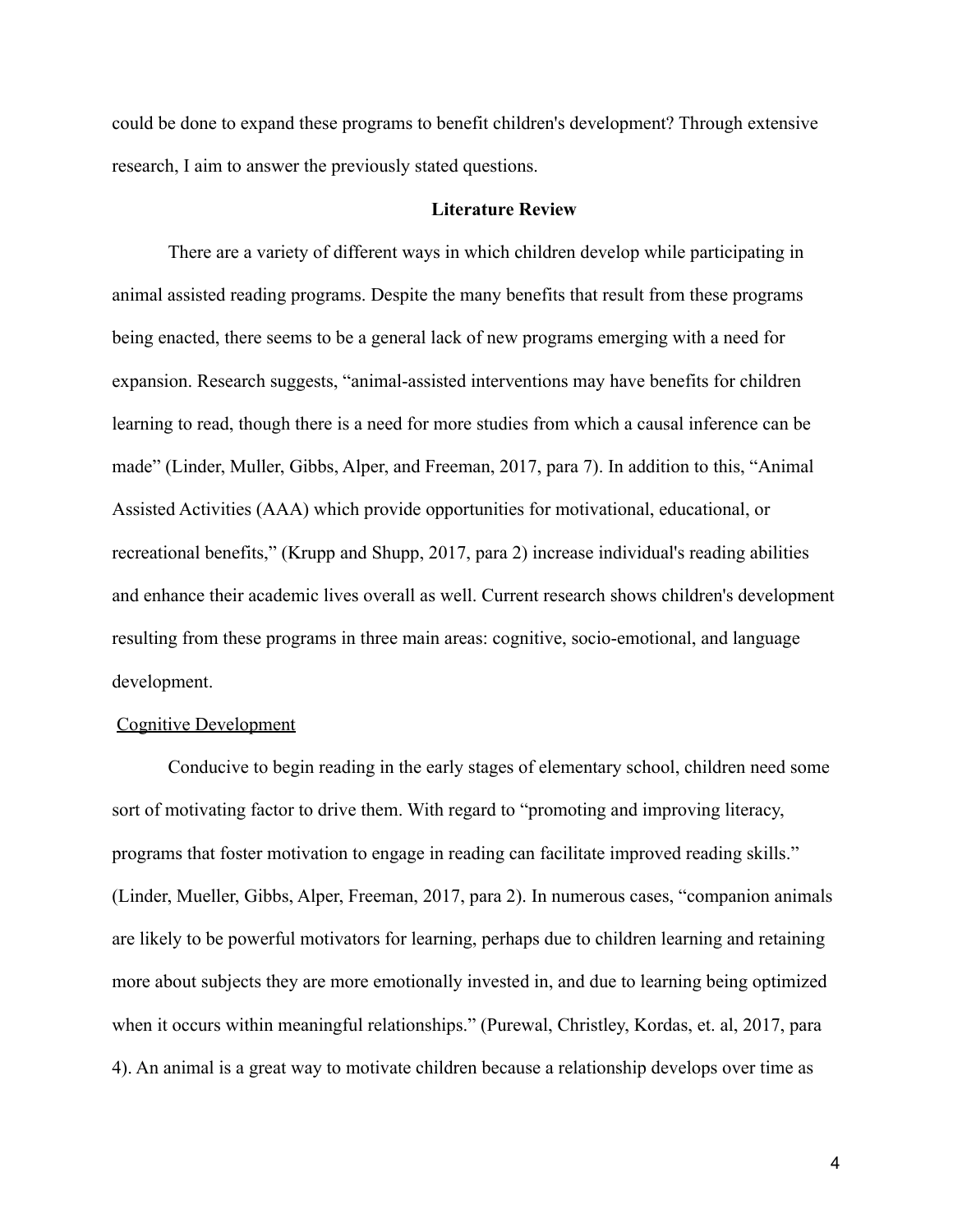well. In turn, "students' interest in dogs can inspire long term intrinsic motivation" (Krupp and Shupp, 2017, para 18), when it comes to increasing their reading development and overall education. This is extremely important because as children develop, they need to continue to maintain high levels of motivation when it comes to reading. In general it can be said that, "animal intervention has a role to play in academic engagement and reading skill" (Brelsford, Gee, and Pfeffer, 2017, para 25). In addition to this, specific studies within the classroom have gone on to demonstrate that, "the presence of animals has been shown to elicit immediate positive effects in testing situations of cognition such as memory, categorization and attention and studies on language, literacy, and reading ability have also shown a similar positive influence of animal presence" (Purewal, Christley, Kordas, et. al, 2017, para 4). To further the argument, "a significant main effect was also found for reading comprehension scores…with the dog group, showing significantly higher comprehension scores than all other groups." (Brelsford, Gee, and Pfeffer, 2017, para 25). With all those benefits at hand, educators should use it to their advantage with struggling students, "because poor reading abilities are also associated with low reading motivation" (Hall, Gee, and Mills, 2016, para 3). To combat this issue and increase motivation from students, teachers use various methods within the animal assisted programs to help motivate their children to improve their reading skills. For example, "while reading, whenever there would be a comma or period in the sentence, the instructor would have the student stop reading and pet the dog (a quick pet for a comma and a longer pet for a period). This helped the students to learn when to pause while reading, as well as how long to pause." (Kirnan, Siminerio,and Wong, 2015, para 22). Strategies like these result in multiple benefits all directly relating to the cognitive development of children over time. While animal assisted reading programs have a multitude of tremendous benefits when it comes to the cognitive development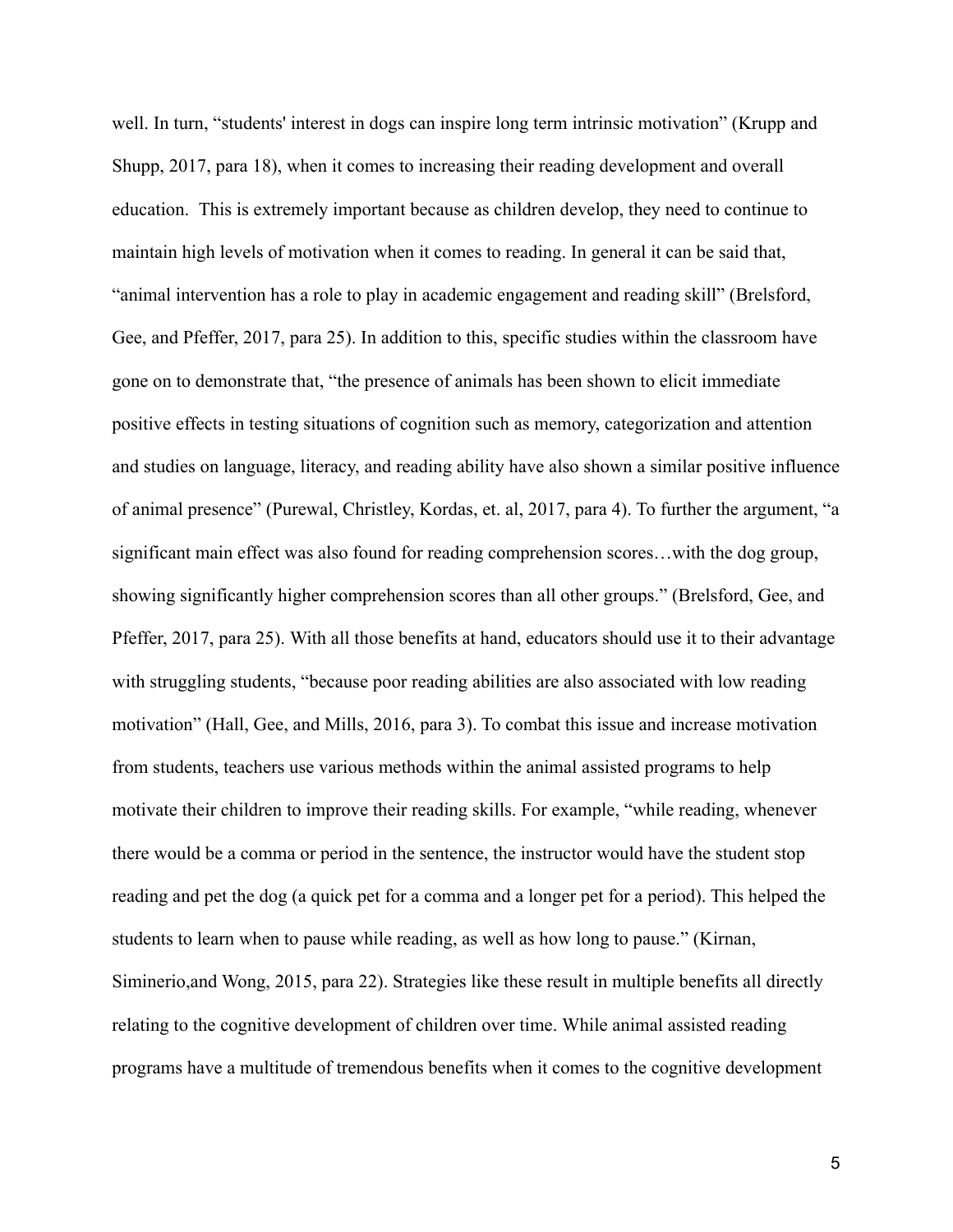of children, numerous benefits can also be seen with the socio-emotional development of children as well.

#### Language Development

An additional important aspect of a child's development is their use of language, as it is something that is used on a daily basis. Language is not only verbal, but also involves reading and writing as well. "It has been suggested that companion animal ownership may facilitate language acquisition and potentially enhance verbal skills in children'' (Purewal, Christley, Kordas, et. al, 2017, para 4). In addition to ownership of a companion animal and despite numerous, "challenges that children reading below grade level face, it is a critical task to develop creative programs that can engage youth in reading activities" (Linder, Muller, Gibbs, Alper, and Freeman, 2017, para 3). After implementation, "goals of canine-assisted reading programs include increasing reading fluency, increasing motivation to read, providing encouragement for reluctant readers, and making reading fun" (Lane and Zavada, 2013, para 4). Fung (2017) adds, "canine-assisted reading programs aim to enhance their literacy skills, such as reading fluency and accuracy" (para 5). Evidence published in an International Literacy Association Journal shows, "children's reading fluency improved by 30%, and 75% of the parents reported that their children read aloud more frequently and with greater confidence after the study was completed" (Lane and Zavada, 2013, para 11). In addition to this, "reading aloud to an adult/therapy dog team tended to increase children's scores on a test of oral reading fluency much more than reading to peers" (Krupp and Shupp, 2017, para 24). In an alternative study conducted by Kirnan, Siminerio, and Wong (2015), shows significantly higher scores for reading accuracy and comprehension were found for the dog reading group compared with all other groups in the study (para 32). Furthermore, they state "at the program's conclusion, participants had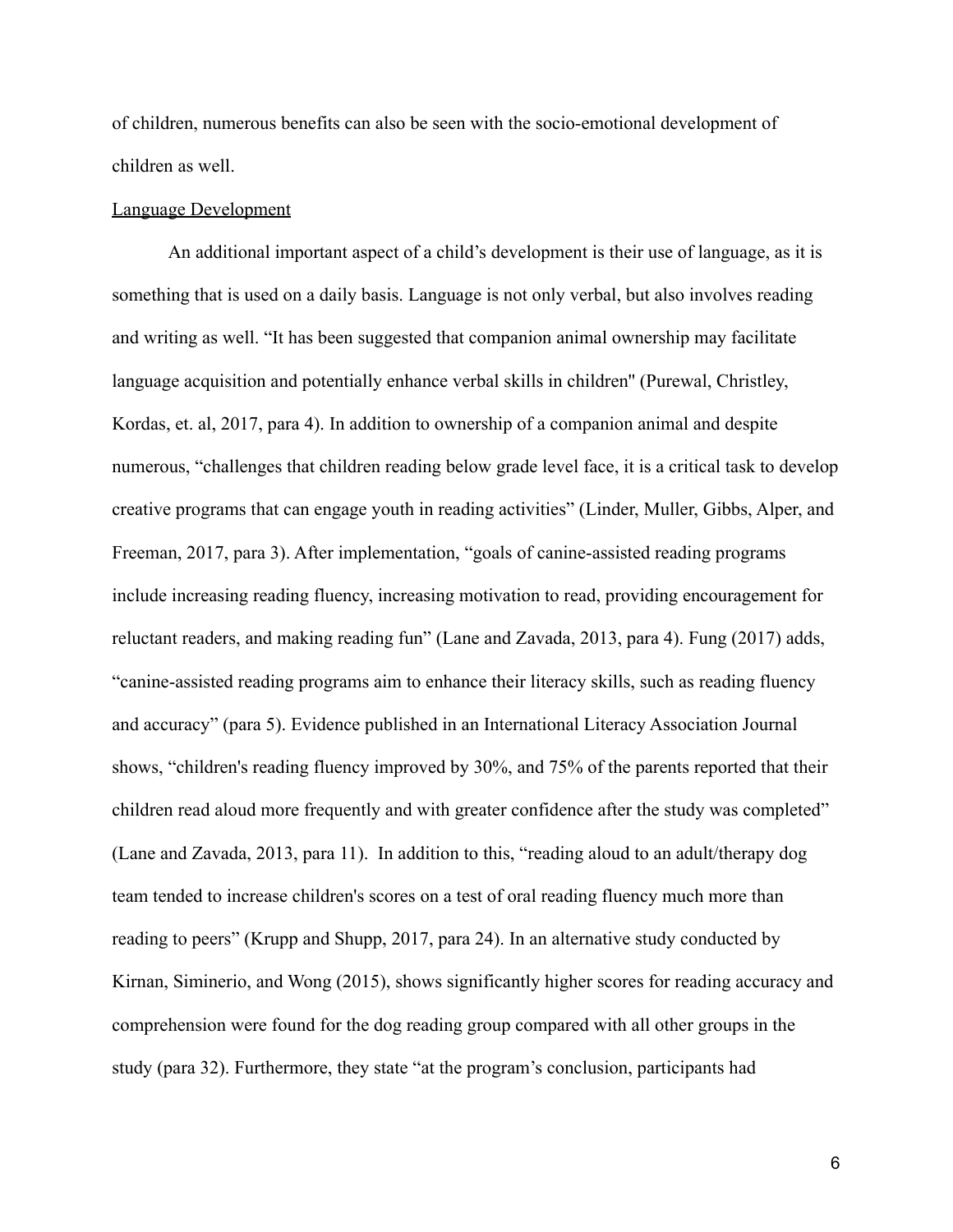significantly improved their oral reading fluency skills, relative to a control group" (Kirnan, Ventresco, and Gardner, 2017, para 6). The study went on to determine that, "AAI settings showed increases in language (evidenced by verbal and non-verbal social behaviours with dog and therapist, greater ability to stay on topic when speaking) and a decrease in negative behaviours" (Kirnan, Shah, and Lauletti, 2020, para 15). The majority of, "academic programmes with SEN students in the published literature focused on reading and showed improvements in reading scores, time spent reading, oral fluency and reading rate" (Kirnan, Shah, and Lauletti, 2020, para 18). The study concluded that, "academic outcomes might include general measures such as amount of time reading, word rate, book difficulty, preparation for reading with dog, and reading in other settings (home, during classroom free time) or student specific behaviors such as those measured by Konarski (n.d.). These included eagerness to read, recognition of high frequency words, sound-by-sound blending of unfamiliar words, attempting unfamiliar words and rereading words when corrected." (Kirnan, Shah, and Lauletti, 2020, para 58). As a result of implementing dog assisted reading programs, "students became more involved in other school activities, volunteered to read aloud, and were more participatory" (Kirnan, Siminerio,and Wong, 2015, para 21). Further, "research has suggested that children who do not learn to read effectively in primary grades are less likely to achieve full literacy" (Linder, Mueller, Gibbs, Alper, Freeman, 2017, para 1). While it is evident that animal assisted reading programs have numerous benefits when it comes to the language development of children, countless benefits can also be seen when it comes to the socio-emotional development of children as well.

#### Socio-emotional Development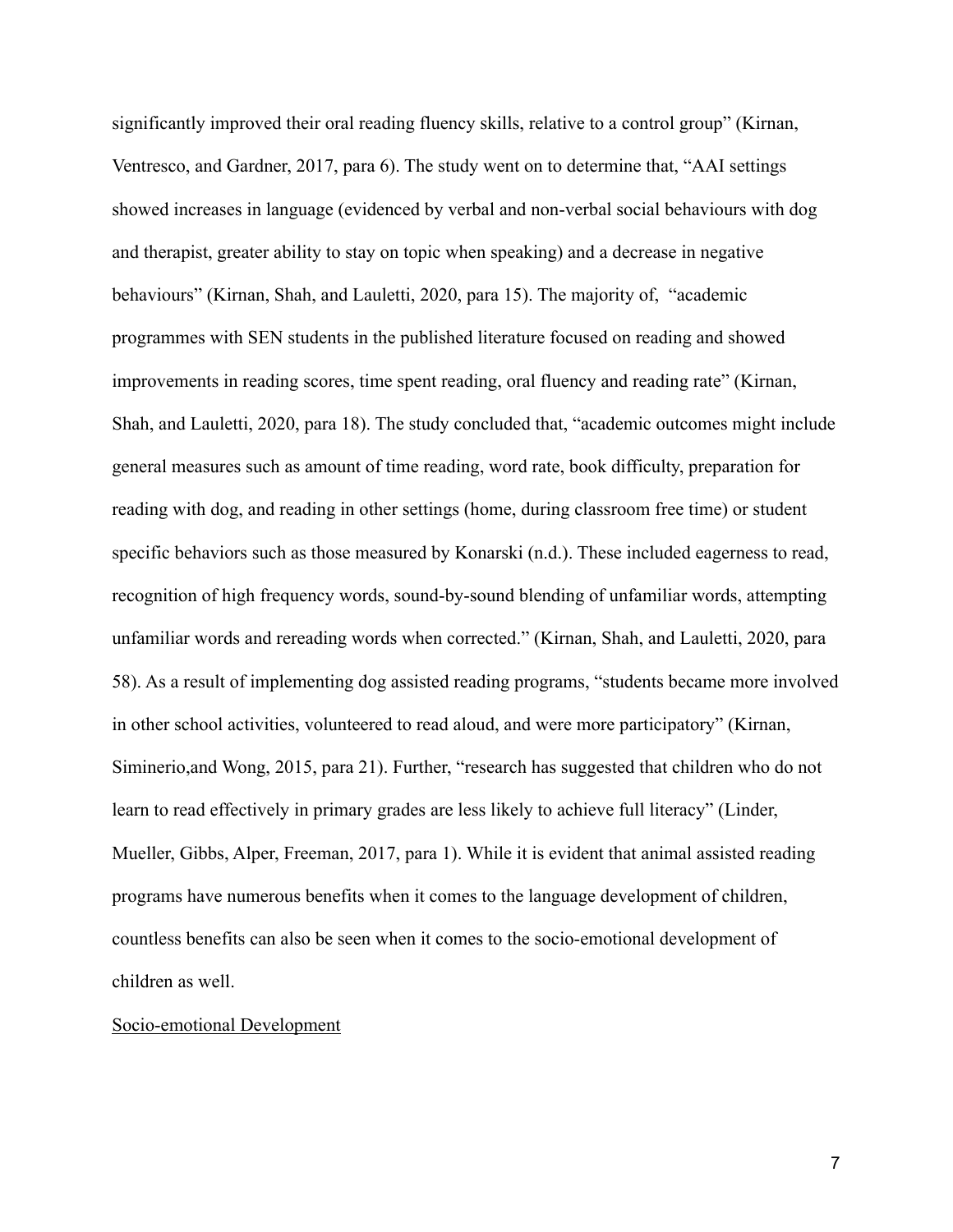Additional benefits can be seen when looking at how children develop socio-emotionally over time when participating in animal assisted reading programs. Brelsorf, Gee and Pfeffer (2017) explain that animals in these programs have, "contributed to the children's overall emotional stability, improved behavioral control, and students' attitudes towards school and facilitated the students' learning in relation to responsibility, respect, and empathy" (para 30). Additional research by Purewal Chrsitley, Kordas, et. al (2017) reveals, "that young children derive developmental benefits (social competence, empathy, and more positive attitudes toward pets) from their interaction with their companion animals'' (para 30). Children receive numerous socio-emotional developmental benefits, "because companion animals both give and receive affection, they can contribute to and partially fulfill attachment needs; therefore, the developmental importance of bonds that children and adolescents form with animals should not be overlooked." (Purewal, Christley, Kordas, et. al, 2017, para 2). Researchers also see that "interacting with animals has been associated with higher autonomy and self-esteem, potentially as a result of the unconditional acceptance offered by companion animals'' (Linder, Muller, Gibbs, Alper, and Freeman, 2017, para 4). Muckle and Lasikiewicz (2017) add that these programs are "providing an avenue for stimulation, reciprocal affection, and external validation" (para 4). Moreover, Hall, Gee, and Mill (2016) "suggest that the non-threatening, non-judgemental presence of a dog improves children's feelings of support during reading" (para 33). This is something crucial in a child's development as this is when they are seeking acceptance from those around them, especially their fellow peers in the classroom. Additionally, "if companion animals provide social support and act as catalysts for human social interactions, they may reduce loneliness and increase self-esteem" (Purewal, Christley, Kordas, et. al, 2017, para 3). Similar research suggests, "dogs can serve as an "emotional bridge" to therapists and act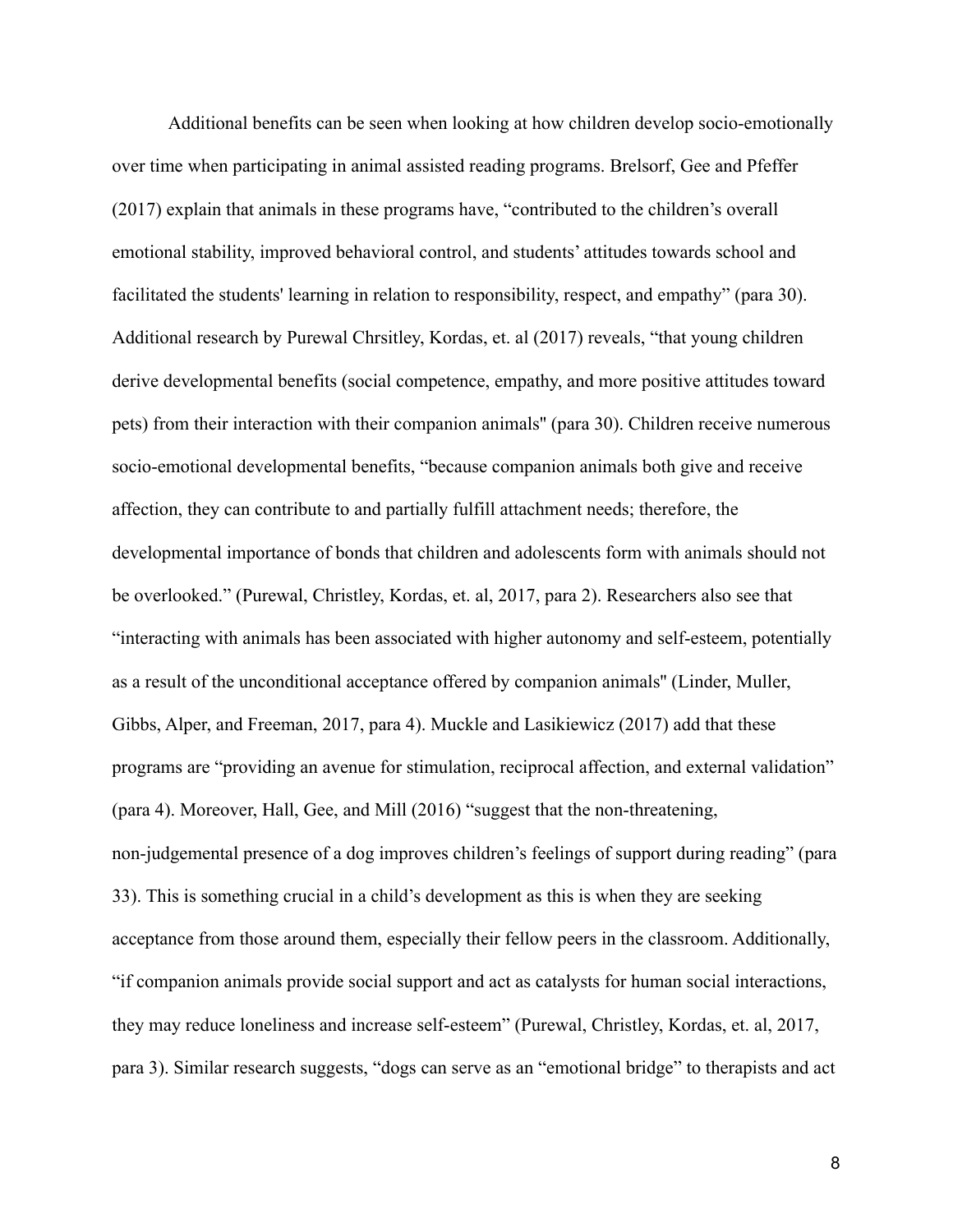as "social catalysts" for the children as well as their families" (Kirnan, Shah, and Lauletti, 2020, para 15). Beyond these numerous benefits, "research has also found pets to have emotional and social benefits such as quelling anxiety, facilitating coping, and reducing the perception of discomfort for a wide span of ages and populations" (Lane and Zavada, 2013, para 7). Further research also states, "reading to dogs brings improvements to children's reading abilities and beneficially alters behavioral and emotional processes which may be important aspects in creating a learning environment to best cultivate reading skills. (Hall, Gee, and Mills, 2016, para 36). In general, "these programs are said to create a fun and non-threatening environment in which children can gain confidence in their abilities and develop positive schemas around reading" (Kirnan, Ventresco, and Gardner, 2017, para 5).

After conducting thorough research throughout the entirety of the semester, very little evidence suggested evidence that contradicts the statement that reading to dogs can help benefit early childhood development. As a result of my primary research proving to be beneficial, I was able to apply the methods and procedures the way I wanted.

#### **Methods and Procedures**

At the beginning of the semester we were asked what we wanted to do a semester long research project on and so many ideas flooded my mind. One idea that came to mind was looking outside the box to better assist children who are reading at below average levels. This is an idea that I valued doing research on, as I love teaching children and love animals, so the idea of combining both of these seemed like a perfect fit. I chose to focus on elementary school children because I believe this is where the foundation for reading begins. A few weeks into the semester I had an intensive advising appointment with Dr. Thao where he asked very specific questions in order to help me narrow down the topic of my project. At this time he also assisted me in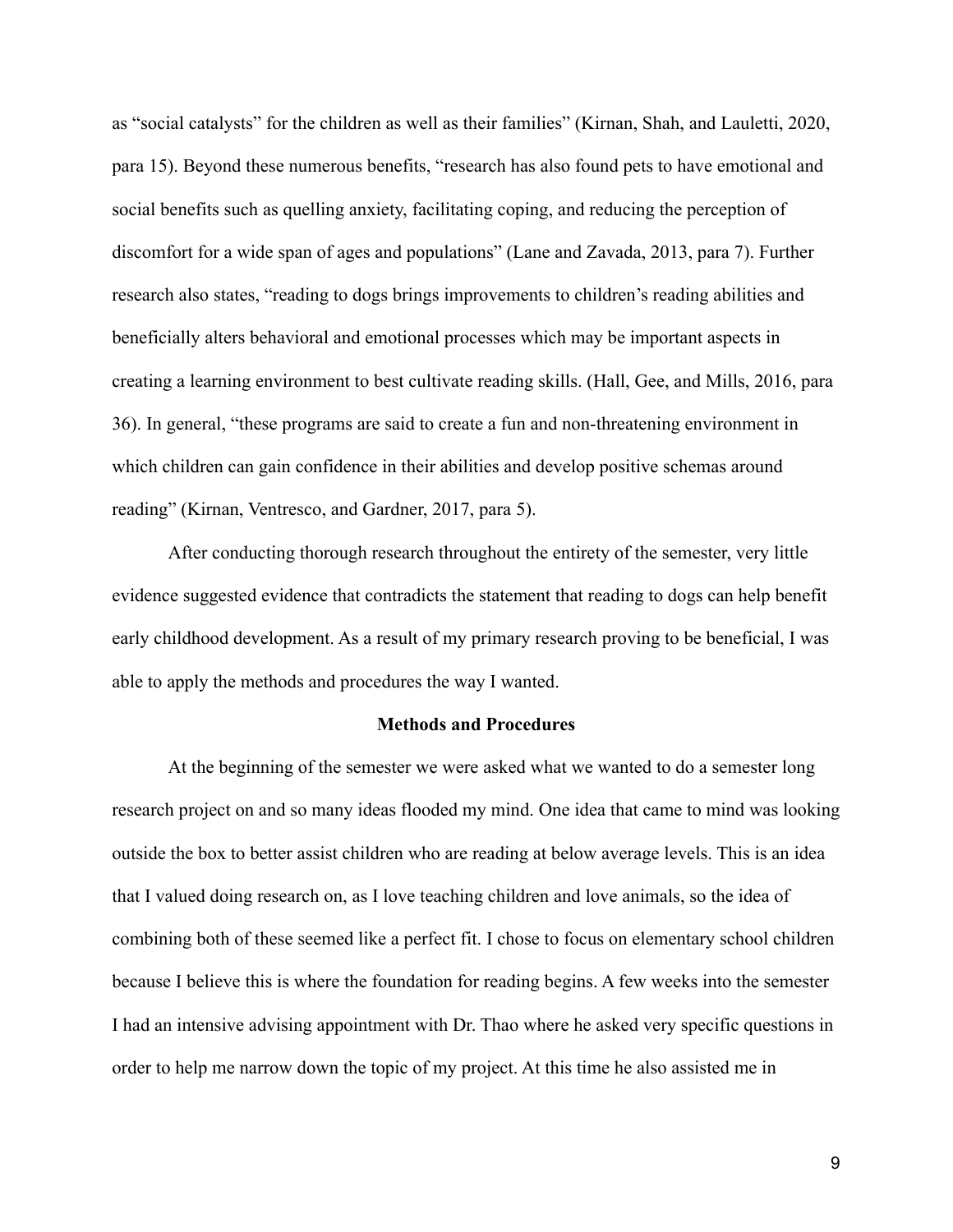creating multiple questions that would allow me to begin conducting my research. As I began researching I utilized the library database to find various peer-reviewed journal articles that provided strong evidence on the effectiveness of children reading to dogs and the benefits it has on early childhood development. Not long after that, I began emailing with Olivia (pseudonym) from the SPCA of Monterey County. Olivia is the program coordinator of Paws to Read, a program centered around bringing dogs to children to assist with reading development. With the assistance of Olivia, I was able to interview two teachers and gave anonymous questionnaires to forty students as well.

I began communicating with Olivia back and forth until we found an official date to conduct an interview. On February 26, 2022 Olivia and I met via Zoom to discuss the program in detail and the various experiences she has had while working in her position. During this time she shared the typical duties for her role within the program; a few times a week she takes a small animal, usually a dog, from the shelter and goes into a designated classroom. From there, small groups of children read to the animal for an allotted period of time. Olivia also shared numerous amazing stories of individual student success stories that she has seen excel in the subject of reading due to the program. In the midst of the interview, Olivia and I talked about having me observe one of the sessions of the Paws to Read program in person. She reached out to the teachers who host the program in their respective classrooms and on March 5, 2022 she heard back from the two teachers. At this point in our communication, we decided on an official date in which she saw those teachers and I was available to conduct more interviews.

Interviewing Olivia was very interesting and gave me valuable information, however I was very eager to begin observing the program first hand. On March 18, 2022 I was able to join Olivia in the two third grade classes. Seeing the students light up, just as we walked through the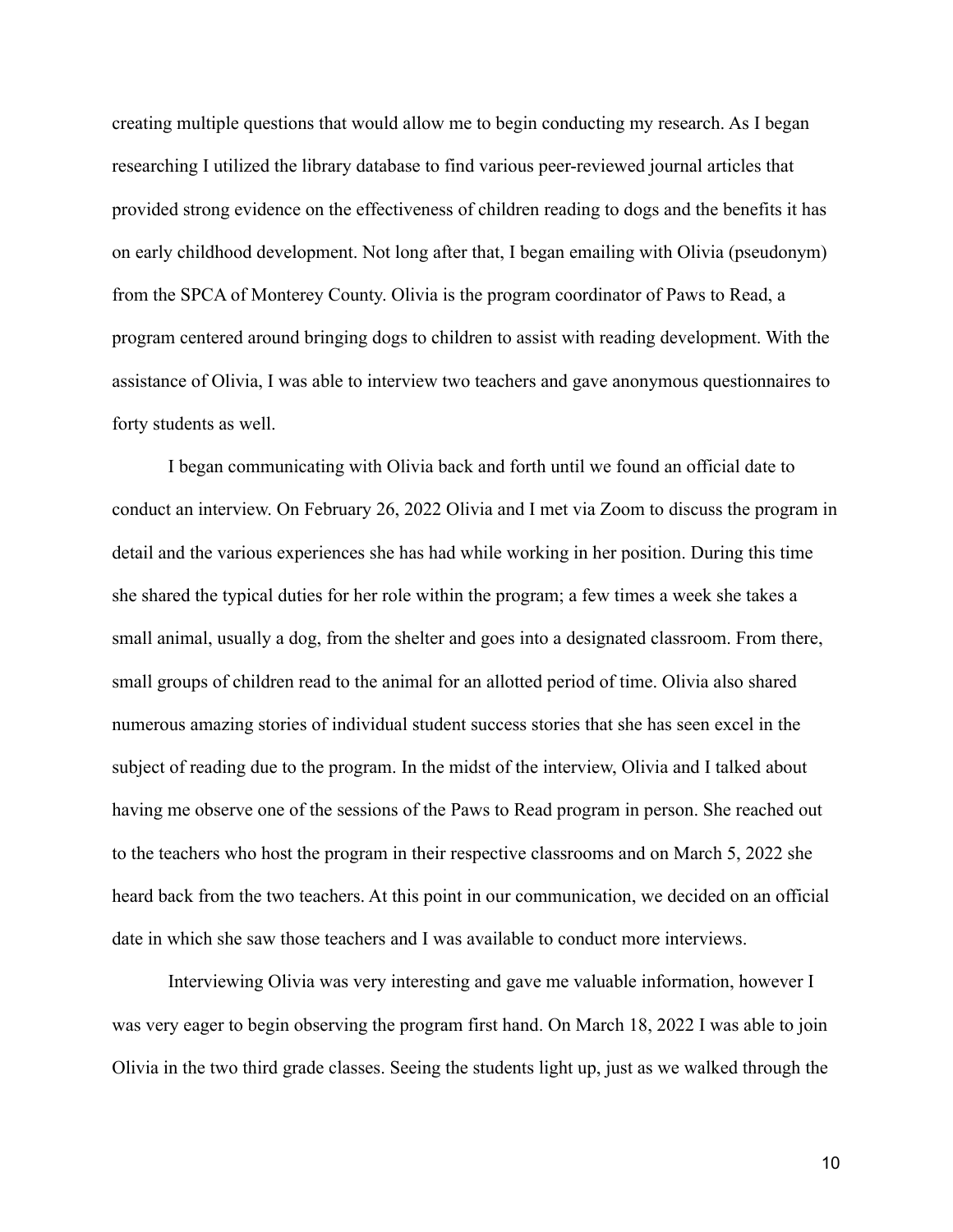classroom door with the dog was such a heartwarming, valuable, and an unforgettable experience. We sat at a table in the back of the classroom and had the students join us in multiple small groups. While the students were around the table they received anonymous questionnaires (see Appendix A) in which they would answer how they felt about the program and whether or not they believed it had helped them develop any of their reading abilities.

Throughout my time observing these students take advantage of the program that was brought to them, I had the opportunity to briefly speak with each of the third grade teachers. Unfortunately due to time restrictions and class management, I was not able to interview the teachers in person. Despite this, I was able to send the questionnaire via email (see Appendix B) so I was able to see their perspective on the program and whether or not they had seen continued improvements in the students' development over the course of the program. With the opportunity of this program in their classroom, Teacher A mentioned that "the students began this school year reading at a kindergarten level in English, now [in March] they are reading at a third grade level" (Teacher A, Personal Communication, 18 March 2022). This shows the program can be successful and beneficial to children all over.

#### **Results and Discussion**

After some time, my research yielded positive results pertaining to reading to dogs and its impact on childhood development. Several methods of research including journal articles, anonymous questionnaires, and interviews helped answer my secondary research questions and further my knowledge to give perspective on why these programs should be recommended. The questions that will be answered are as follows: How did reading to dogs come about? What does research say about reading to dogs benefiting students' development? What are the benefits of students reading to animals/pets instead of just themselves? Are there local programs which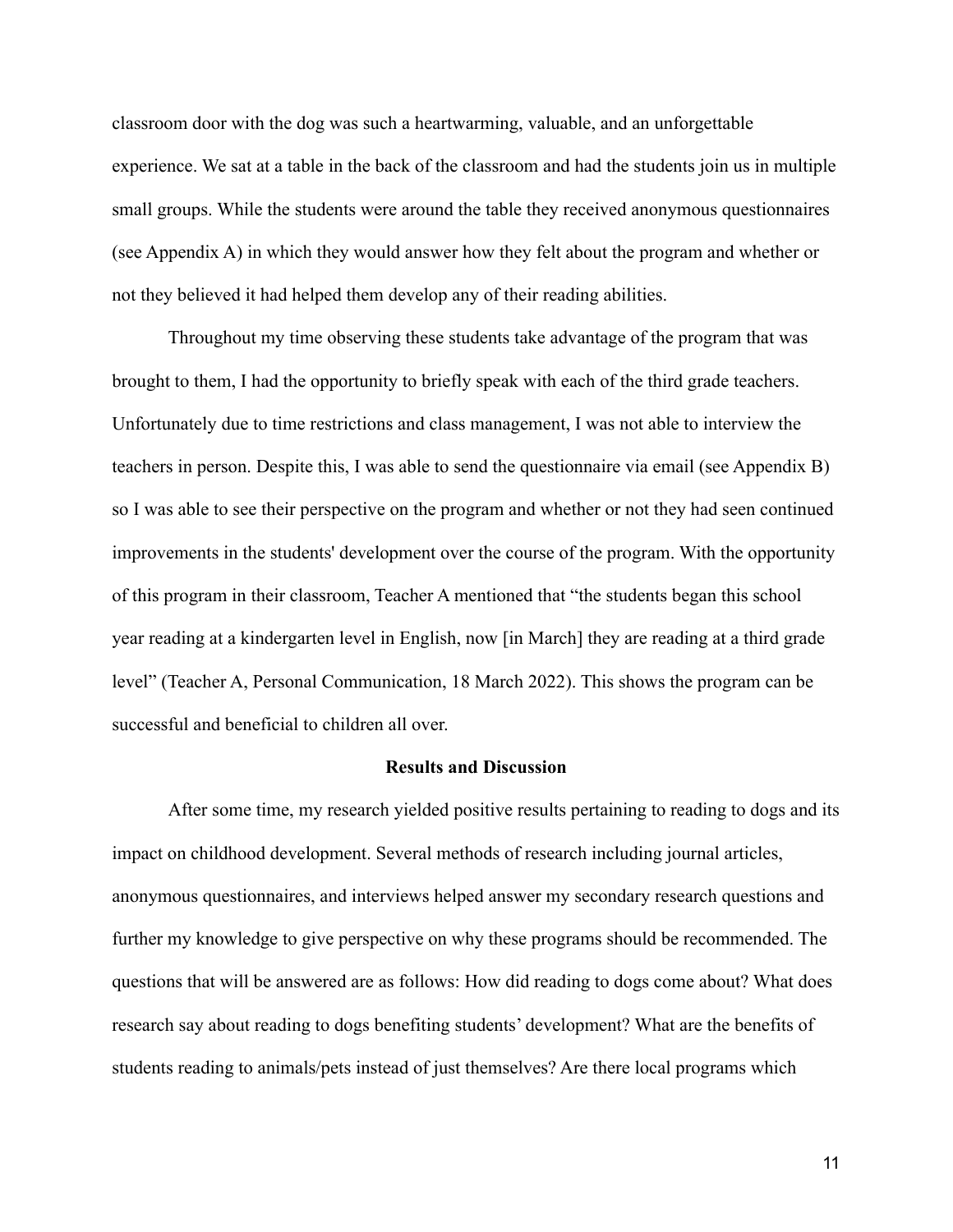support children reading to dogs? If so, how do they benefit children's development? What could be done to expand these programs to benefit children's development?

"Bringing the therapy dogs into the school, for which children provided positive feedback, may have become associated with positive views about reading in school and improved their attitudes about academic reading." (Linder, Muller, Gibbs, Alper, and Freeman, 2017, para 24). This suggests that programs involving reading to animals are deemed successful. To answer the research questions based on evidence from several different sources, the following paragraphs summarize findings on the topic of reading to animals.

*How did reading to dogs come about?* Lane and Zavada (2013) state that using animals for other jobs besides domestication has been found as early as the 1700s but using dogs in a professional setting did not come around until the 20th century. Lane and Zavada (2013) also state in their article that the term "pet therapy" originated from a child psychiatrist, Boris Levinson, in 1961. Brelsford, Gee, and Pfeffer (2017) state that "the use of animals as part of educational and therapeutic interventions. has increased over the years" to benefit such as psychological and physiological. Lane and Zavada (2013) further stated that researchers have seen increases in oxytocin production as a decrease in cortisol level and blood pressure.In addition, Hall and Mills (2016), stated that the first program which advocated for children reading to dogs was called Reading Education Assistance Dogs, also known as READ, and was established in 1999 (para 2). Fung (2017) states "animal-assisted reading programs, which primarily aim at enhancing children's reading skills, [have] been more prevalent than animal-assisted humane education programs in schools and public libraries in the past two decades" (para 3). This article is proving that although it is still newer, researchers are seeing benefits.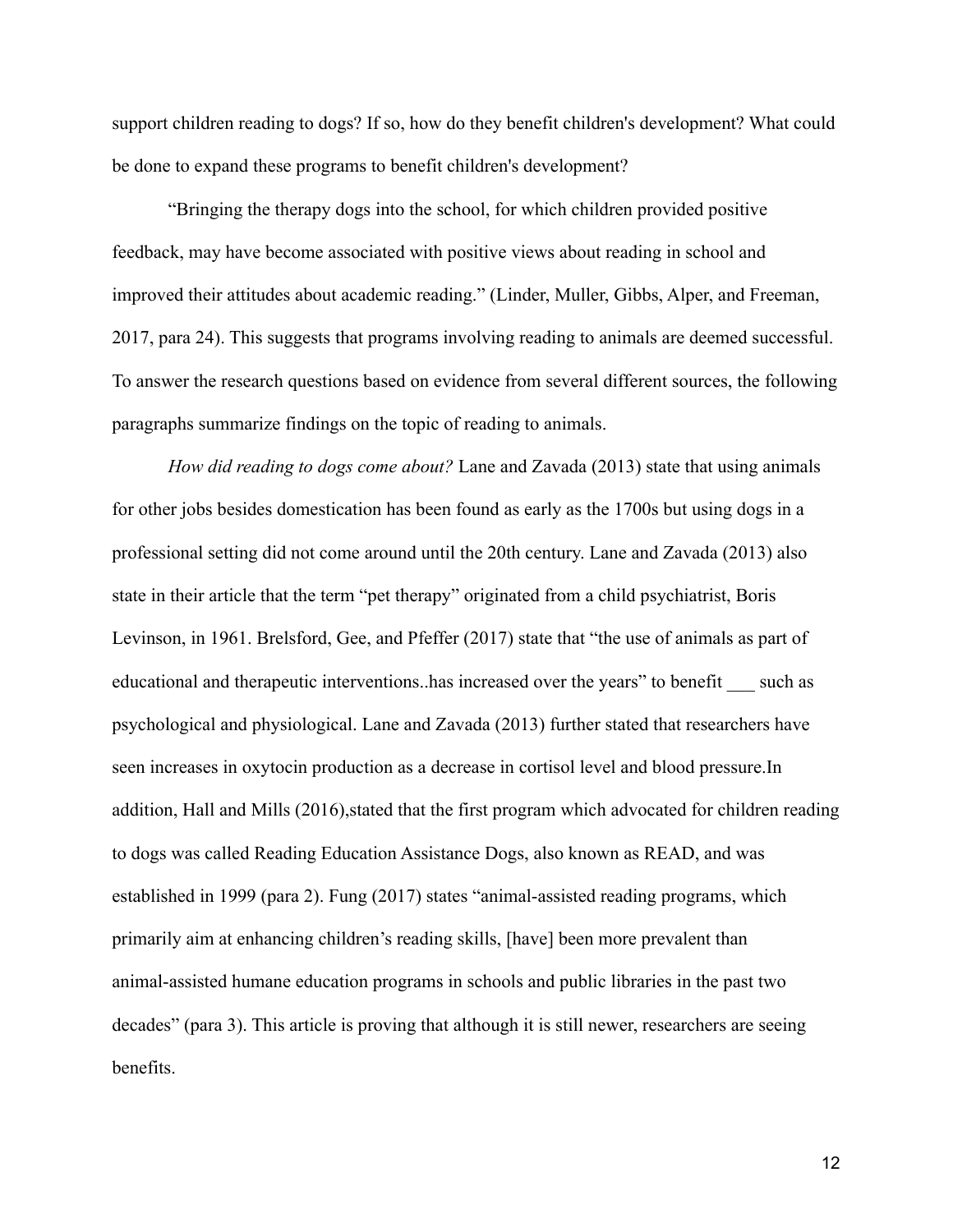*What does research say about reading to dogs benefiting students' development?* Brelsford, Gee, and Pfeffer (2017) mentioned that Austria has recently allowed their teachers to bring their pets into the classroom and they have seen an increase in attention, motivation, socio-emotional development, and cognitive development (para 5). This article also states "working closely with the dog was reported to have had a direct influence on their sense of control by decreasing feelings of helplessness and improving self-confidence" (Brelsford, Gee, & Pfeffer, 2017, para 30). Furthermore, Rollins (2016), asserted that they were able to see improvements in the students who read to dogs for about fifteen minutes once a week, when compared to students who did not. Rollins (2016) also expressed that this helps the students developmentally because this gives them the chance to feel like a leader, such as their teachers would share the book with the students; the student would share the book with the dog. In an article Rollins (2016) mentioned the biggest benefit to the students is for them to develop empathy while spending time with the animals. *South Florida Sun* (2013) published an article stating these programs"help children build confidence in their reading skills, particularly with those who find it difficult or embarrassing to read out loud" (para 12). "Intermountain Therapy Animals launched the R.E.A.D. program as the first comprehensive literacy program whose mission is to improve the literacy skills of children through the assistance of registered therapy teams as literacy mentors" (Krupp and Shupp, 2017, para 7).

*What are the benefits of students reading to animals/pets instead of just themselves?* In an article by Kirnan and Gardner (2017) stated that "data showed significantly higher reading scores for students enrolled in the dog program." Throughout their article they state that this data proves true in both English language learners and non English language learners, therefore proving that implementing dogs into the academic life can only be beneficial. This is important to note that it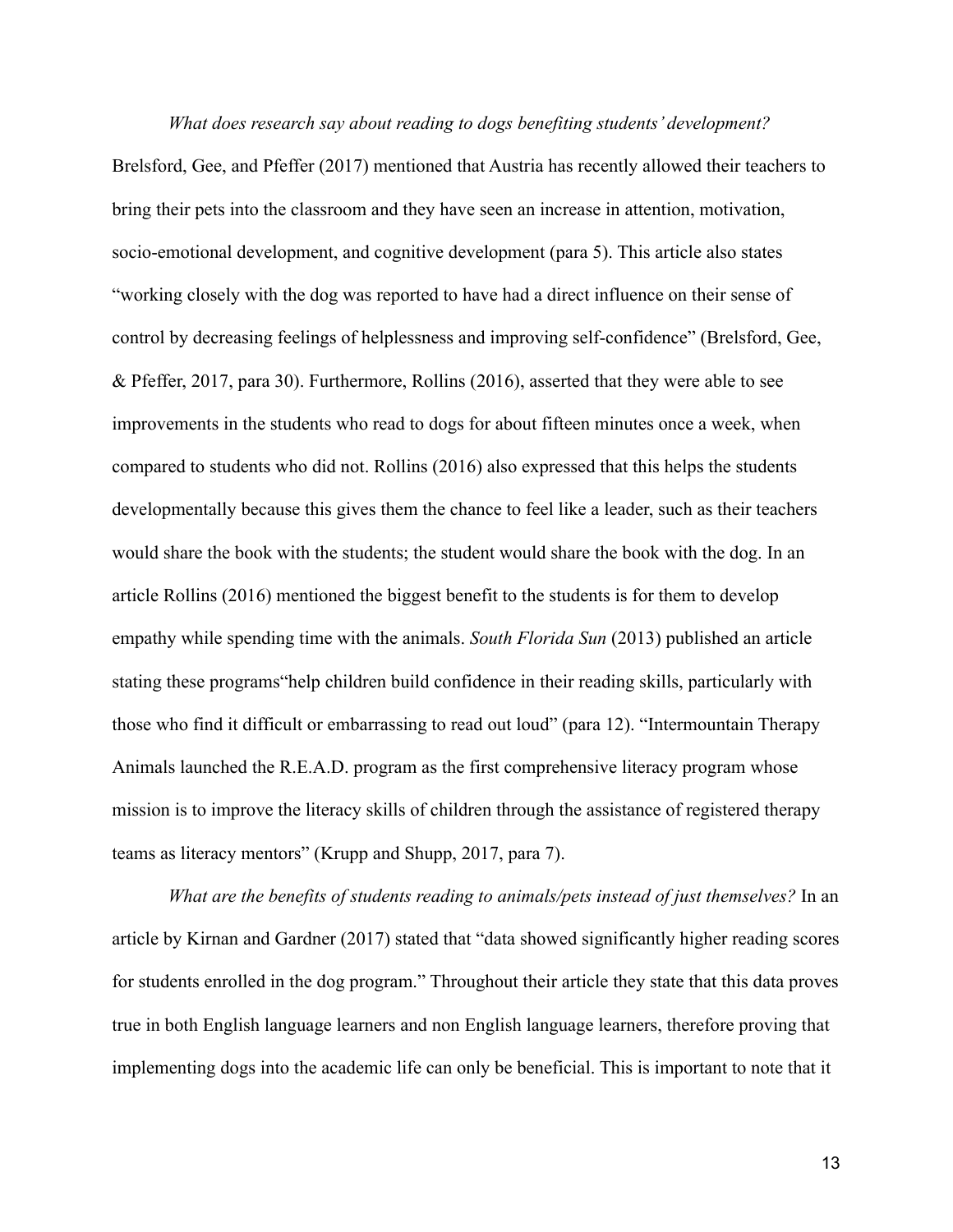also helps students who do not even speak English, showing just how beneficial these animals can be. In an article by Linder, Muller, Gibbs, Alpger, and Freeman (2018), they state that after a six week after school program they see a significant increase in the reading attitudes compared to the control group. In an article published by *South Florida Sun* (2013), having children read to dogs instead of just themselves help the students build confidence, this is particularly true with students who are embarrassed or have a difficult time reading aloud. The reason dogs are different from humans, in the article by South Florida Sun (2013), is because they are described as noncritical listeners. Again this is a great opportunity for the students to gain confidence over time and later embody that confidence when they have to read aloud. "The fantastic program helped me because it made me talk more" (Student A, Personal Communication, 18 March 2022).

*Are there local programs which support children reading to dogs? If so, how do they benefit children's development?* Through my research I was able to discover a program called Paws to Read, which was run by the SPCA for Monterey County. After reaching out via email, I was given the opportunity to interview her and asked a few questions in regards to how the program was run, who ran it, and what it consisted of. Through the interview with Olivia (pseudonym) she told me she was the person in charge of running this program, her title at the SPCA is the Community Outreach educator. She said the program had been running for approximately six years. As the Community Outreach educator she is the one who takes the animals to local schools. While at the school she goes into two classes per day and brings the students in small groups to read to the animal. Olivia had great insight on the program as she sees the students throughout the semester and gets to see their improvement. One exemplary example she gave during our interview was about a little girl who became so in love with reading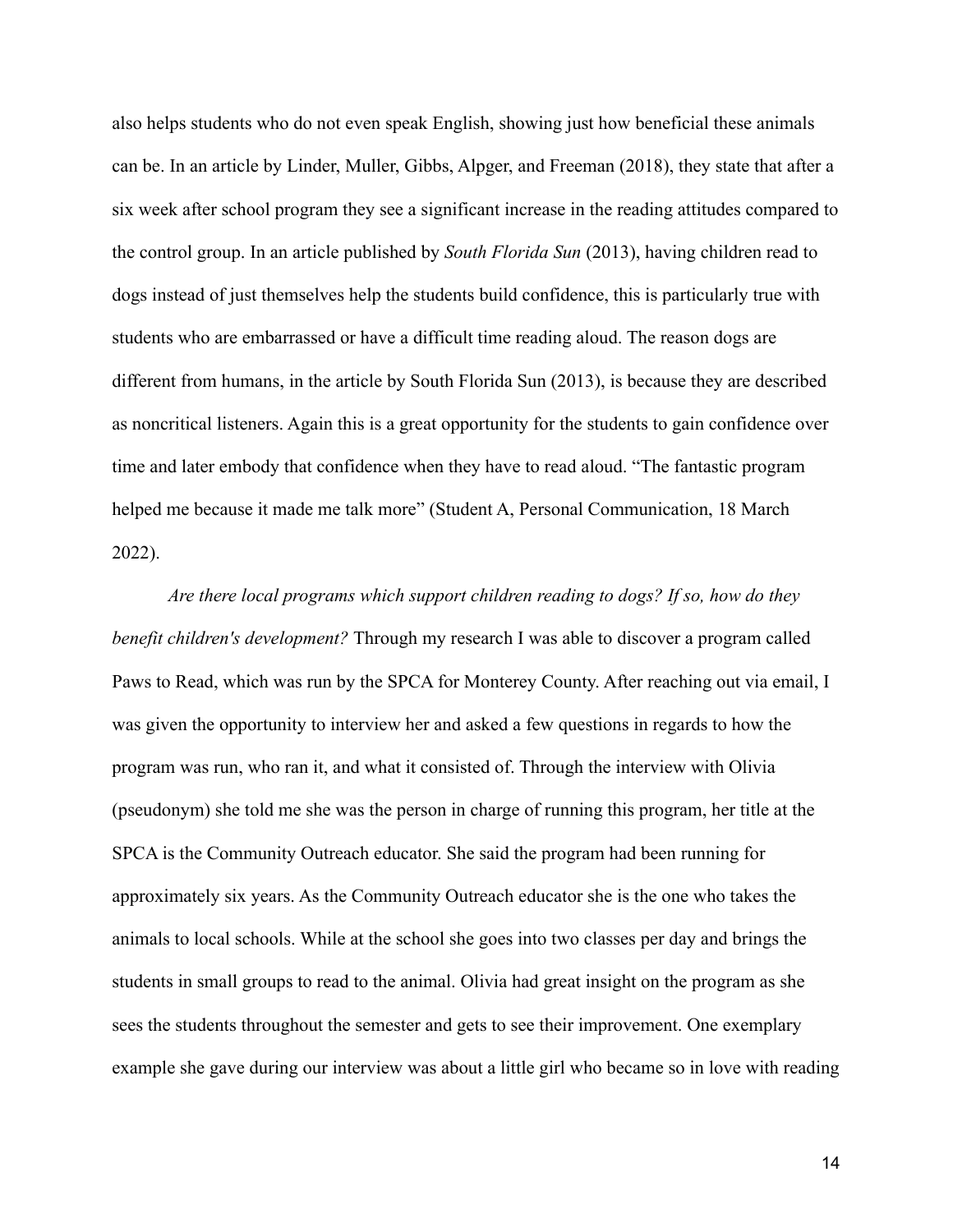because of this program. When she began telling me about this little girl she talked about her lacking confidence as well as not being that great of a reader, then she was given the idea to read to animals because of the Paws to Read program. Throughout the school year she was able to see the confidence this student gained and saw her go from not enjoying reading to being in love with it. Her teacher mentioned to Olivia that she would read every night to their dog and from doing so she has gained confidence as well as well increased her reading comprehension level (Olivia, personal communication, 26 February 2022). Teacher A further discussed her experience with the program running in her classroom. During the duration of our interview Teacher A talked about her class as a whole. At her specific school students are in Spanish only classes from kindergarten to second grade; students enrolled in third grade are half English and half Spanish instruction; lastly the majority of students in fourth and fifth grade used English and some Spanish. This teacher taught third grade; therefore some of these students did not know English up until this point in their lives. Teacher A mentions that her students began reading in English at a kindergarten level. Observations were done in March, which is about two months into the second semester. Teacher A mentions that they are all reading at a third grade level in English. She stated that she truly believes this program has helped the students gain confidence and overall helped them achieve success when it came to learning to read in English (Teacher A, personal communication 18 March 2022).

*What could be done to expand these programs to benefit children's development?* An article published by *South Florida Sun* (2013) stated that the reading motivation program is offered in 27 county libraries by the local Humane Society. This is a crucial piece of information as there are many Humane Societies spread throughout the state which can benefit from this type of program. As stated in the article by Rollins (2016), this is a "mutually beneficial program that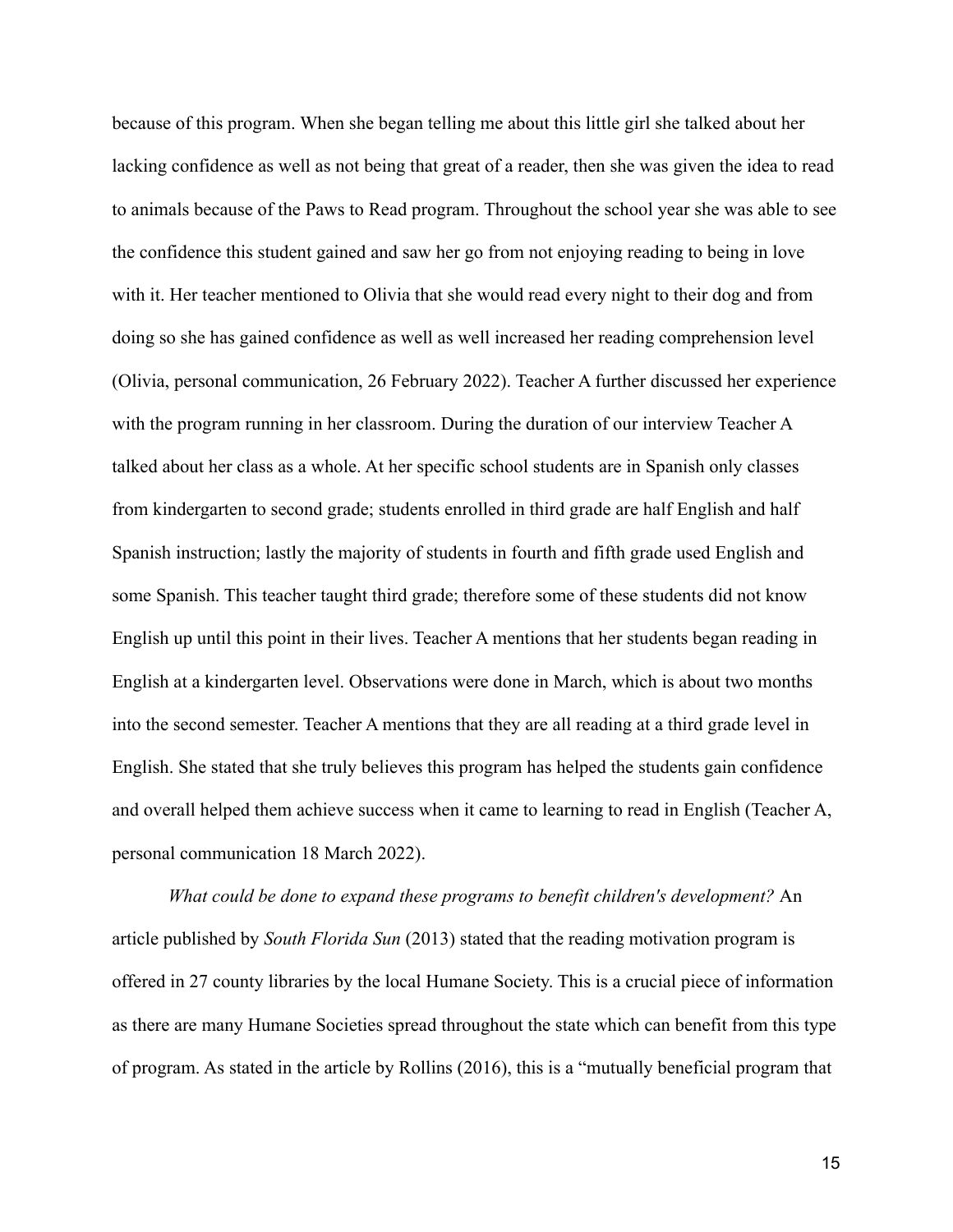gives the children an opportunity to practice their reading while helping timid shelter dogs learn to socialize." Sandt (2019), mentioned the importance of proper implementation as well as proper planning from the teacher as well as the handler. This is something major because due to lack of planning and implementation there can be negative affects on the students and canines' health and behavior. Through further research, I was able to discover a program similar to Paws to Read in Santa Clara County; that program was run through the public libraries.

#### **Problems and Limitations**

Throughout my research process, I did feel as though I was moving at a good pace throughout the semester to obtain the research I needed to present a well thought out project and answer the previously stated questions. In spite of getting in contact with people as early on in the semester as I could, I experienced a setback by the lack of teachers who responded to my questionnaire. Although I would have liked for more teachers to respond, including those who I personally did not have the opportunity to observe, I believe that from the teachers that did respond, their responses are valid and should be considered nonetheless. Additionally, a limitation I ran into with the teachers was the inability to interview face to face. I was still able to see their perspective on the topic but I was not able to ask on the spot follow-up questions if I felt it was necessary.

An additional limitation I encountered when conducting research was trying to get in touch with an additional program that is run by a local public library. By getting in contact, I was hoping to see any similarities or differences between the two programs. One idea that came to mind while trying to gain more knowledge on these programs was to see the major benefits that each program feels they bring, as they were in two different counties. The reason I believed there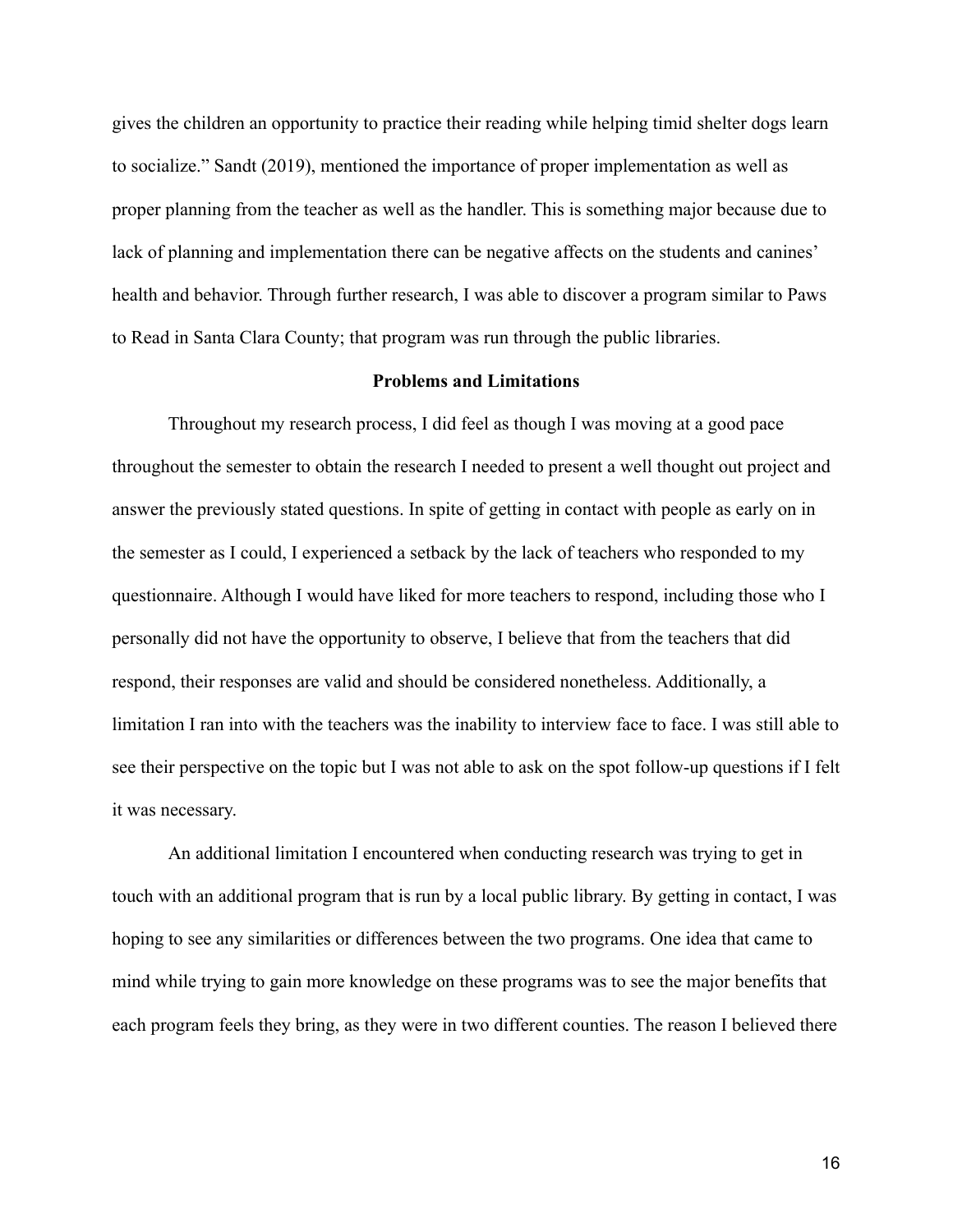would be a difference in benefits is due to the change in demographics, types of schools in the surrounding areas, and the influence of the types of jobs in these two counties.

A limitation I did not have control over but could have positively affected my project, was the amount of journals that were accessible as this is a newer topic. Many of the articles I read also cited other authors' journals that I have previously read. I believe the articles citing one another helped strengthen my argument, as they all seemed to agree with one another. The only possible negative aspect that researchers stated was a slight lack of evidence, but again, the majority agreed that it was extremely beneficial to children's development overall.

After completing my research and looking back, I would rather have had more time to interview teachers and also observe the program within more classroom settings. I believe the interviews I have now are valid and informative, but without having such a time restriction I believe I would have conducted more interviews with additional teachers. I also think with more time I could have scheduled more time with the Paws to Read program so I could observe different schools as well. Despite all of this, I have seen the possible benefits that come with the implementation of these programs and hope to apply a similar program to my future classroom as well.

#### **Recommendations**

As a result of my data collection, I would highly recommend the utilization and implementation of animal assisted reading programs. I believe that children need to be given more opportunities to succeed developmentally, including opportunities that may seem unique. The goal of these programs is to help students benefit developmentally and as Student B states, "the program has helped me read more because reading with a dog is way more fun" (Student B, Personal Communication, 18 March 2022).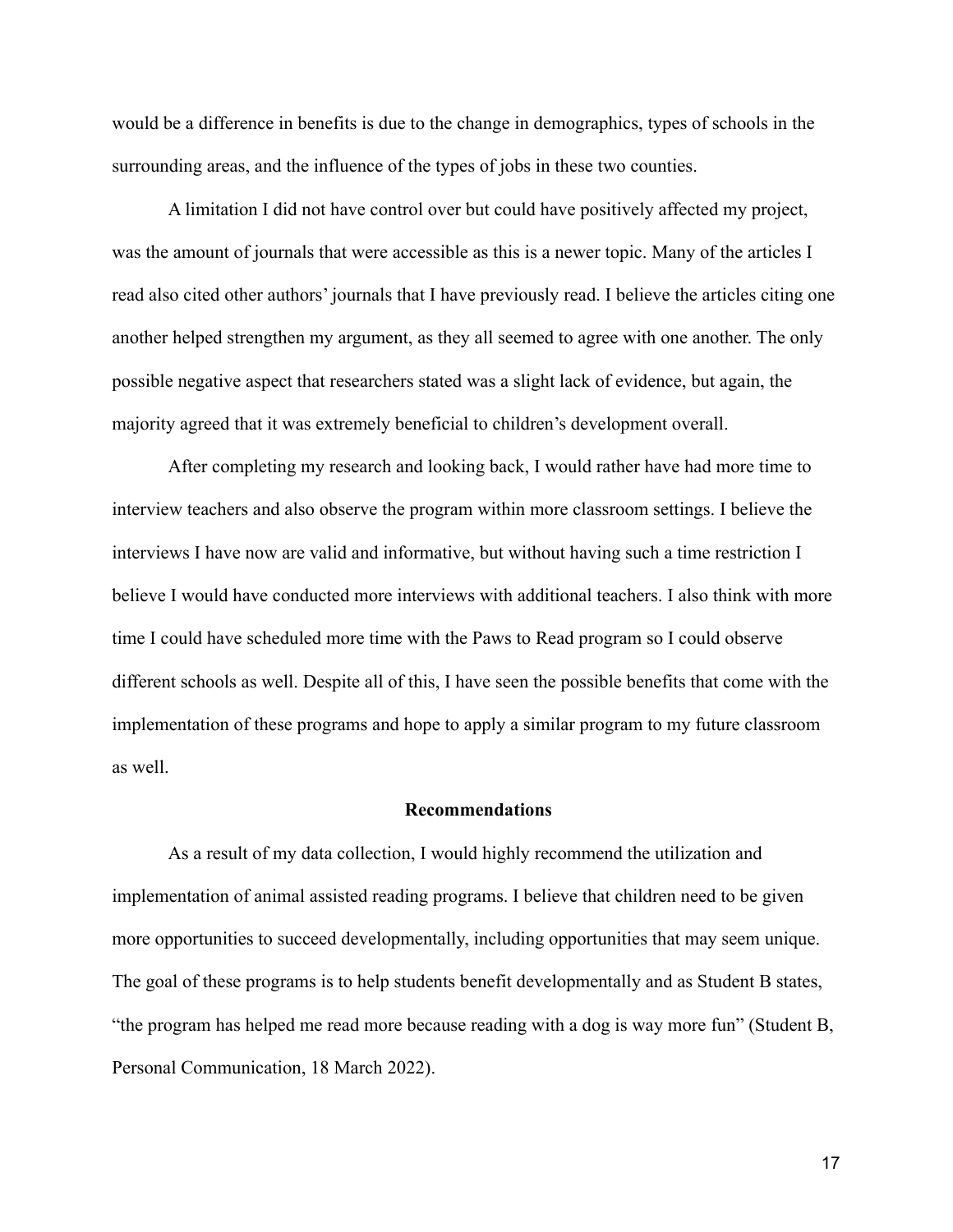I would also recommend these types of programs to humane societies and local shelters. This is a unique approach and another opportunity to reach children in other areas outside classroom settings. If more of these programs get incorporated within places like shelters or similar programs that deal hands-on with animals, more children can utilize these tools and develop over time.

### **Conclusion**

As a result of my research, I have determined that reading to dogs is extremely beneficial when it comes to childhood development especially in the realms of cognitive, language, and socioemotional development. Implementing more programs that incorporate children reading to dogs assists children in their overall growth within these categories. Reading to dogs also allows children to more comfortably approach the topic of reading while assisting more children to get motivated to read as well as proved by one student's response, "the incredible program helped me to like to read" (Student C, personal communication, 18 March 2022). The majority consensus from the students was that the program was helpful to them because it encouraged them to read, as they had the opportunity to pet the animals while doing so. Other students went on to say that it helped them talk and connect more in class.

Reading to dogs is an extremely beneficial tool when implemented in programs that are directed at children, especially those who are struggling. This process allows for children to develop reading skills, literacy, fluency, and ensures children are at or above average for their respective grade levels. Confidence is also strengthened within children as they participate in these programs, which helps them in all aspects of their lives later in life. Implementation of these programs is vital for childhood development and should be considered as a beneficial and unique way to get all students to reach their full potential.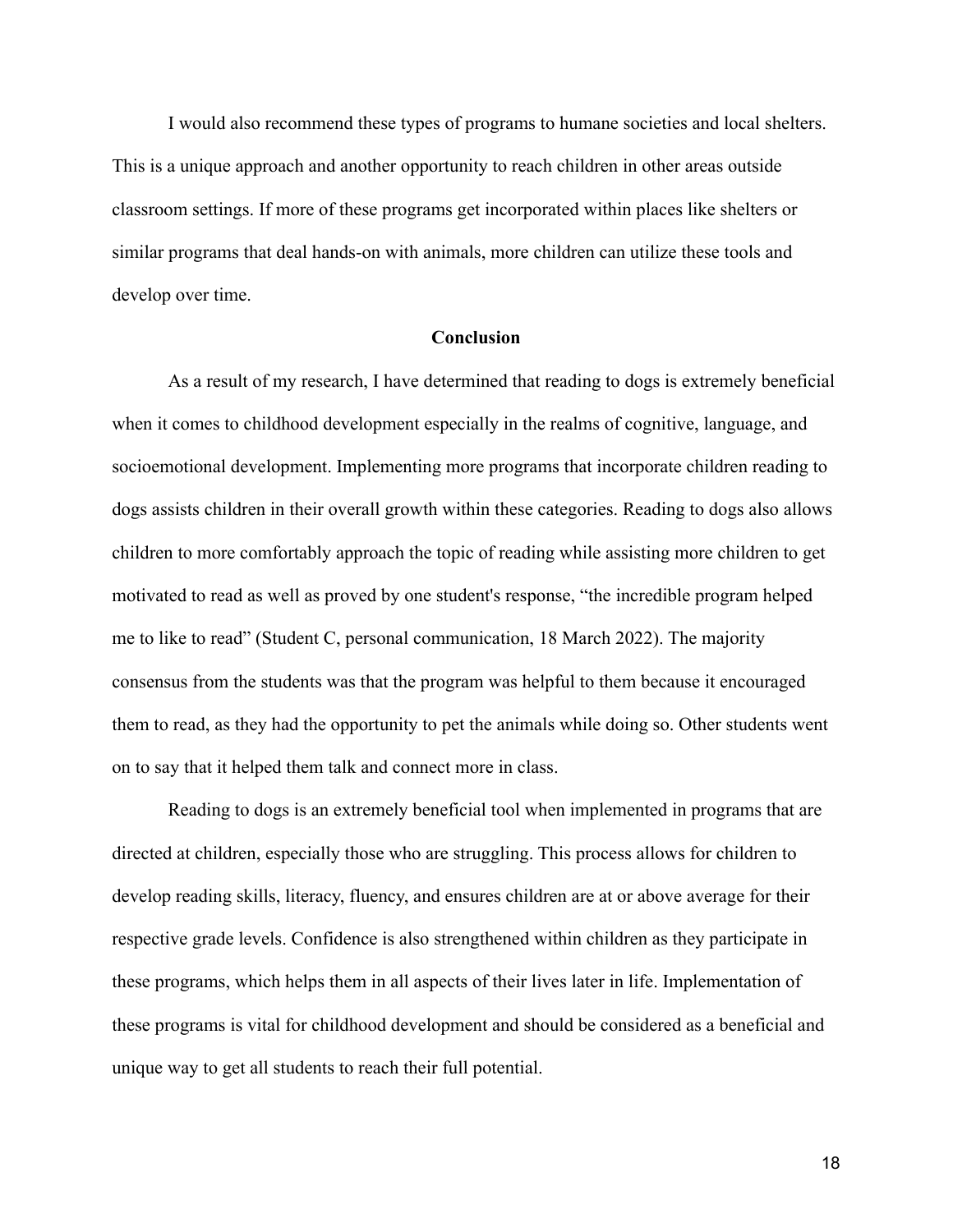#### **References**

- Brelsford, Meints, K., Gee, N. R., & Pfeffer, K. (2017). Animal-assisted interventions in the classroom-A systematic review. International journal of environmental research and public health, 14(7), 669–. <https://doi.org/10.3390/ijerph14070669>
- Fung. (2017). Canine-assisted reading programs for children with special educational needs: rationale and recommendations for the use of dogs in assisting learning. *Educational Review (Birmingham)*, *69*(4), 435–450. https://doi.org/10.1080/00131911.2016.1228611
- Hall, Gee, N. R., & Mills, D. S. (2016). Children reading to dogs: A systematic review of the literature. PloS One, 11(2), e0149759–e0149759[.](https://doi.org/10.1371/journal.pone.0149759) <https://doi.org/10.1371/journal.pone.0149759>
- Kirnan, Shah, S., & Lauletti, C. (2020). A dog-assisted reading programme's unanticipated impact in a special education classroom. *Educational Review (Birmingham)*, *72*(2), 196–219. <https://doi.org/10.1080/00131911.2018.1495181>
- Kirnan, Ventresco, N. E., & Gardner, T. (2017). The impact of a therapy dog program on children's reading: Follow-up and extension to ELL students. Early Childhood Education Journal, 46(1), 103–116. <https://doi.org/10.1007/s10643-017-0844-z>
- Kropp, & Shupp, M. M. (2017). Review of the Research: Are Therapy Dogs in Classrooms Beneficial? *Forum on Public Policy*.
- Lane, H. B., & Zavada, S. D. W. (2013). When reading gets ruff: Canine-assisted reading programs. Reading Teacher, 67(2), 87–95.

<https://doi-org.csumb.idm.oclc.org/10.1002/TRTR.1204>

Linder, Mueller, M. K., Gibbs, D. M., Alper, J. A., & Freeman, L. M. (2017). Effects of an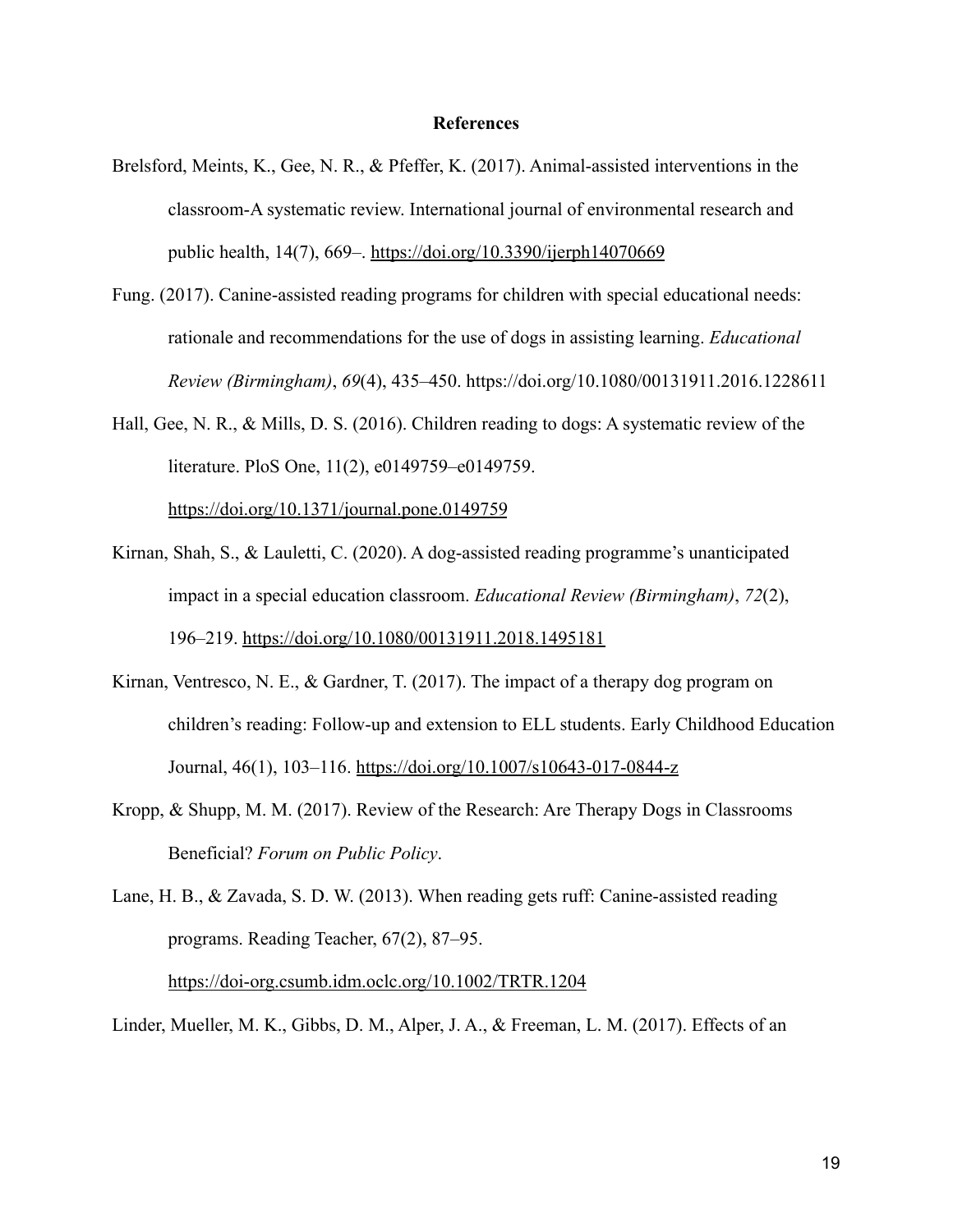animal-assisted intervention on reading skills and attitudes in second grade students. Early Childhood Education Journal, 46(3), 323–329.

#### <https://doi.org/10.1007/s10643-017-0862-x>

- Muckle, & Lasikiewicz, N. (2017). An exploration of the benefits of animal-assisted activities in undergraduate students in Singapore. *Asian Journal of Social Psychology*, *20*(2), 75–84. <https://doi.org/10.1111/ajsp.12166>
- *NAEP reading report card*. The Nation's Report Card. (n.d.). Retrieved April 13, 2022, from https://www.nationsreportcard.gov/reading\_2017/nation/achievement/?grade=4

Purewal, R., Christley, R., Kordas, K., Joinson, C., Meints, K., Gee, N., & Westgarth, C. (2017, February 27). *Companion animals and child/adolescent development: A systematic review of the evidence*. MDPI. Retrieved May 9, 2022, from https://www.mdpi.com/1660-4601/14/3/234/htm

- Reading practice with furry friends' children benefit from reading to therapy dogs at county libraries: [3]. (2013, Feb 03). South Florida Sun - Sentinel Retrieved fro[m](https://csumb.idm.oclc.org/login?url=https://www.proquest.com/newspapers/reading-practice-with-furry-friends-children/docview/1284082124/se-2?accountid=10355) [https://csumb.idm.oclc.org/login?url=https://www.proquest.com/newspapers/reading-prac](https://csumb.idm.oclc.org/login?url=https://www.proquest.com/newspapers/reading-practice-with-furry-friends-children/docview/1284082124/se-2?accountid=10355) [tice-with-furry-friends-children/docview/1284082124/se-2?accountid=10355](https://csumb.idm.oclc.org/login?url=https://www.proquest.com/newspapers/reading-practice-with-furry-friends-children/docview/1284082124/se-2?accountid=10355)
- Rollins, J. A. (2016). From the Editor. Brilliant, absolutely brilliant: Reading to dogs. Pediatric Nursing, 42(2), 58.
- Sandt. (2019). Effective implementation of animal assisted education interventions in the inclusive early childhood education classroom. Early Childhood Education Journal, 48(1), 103–115. <https://doi.org/10.1007/s10643-019-01000-z>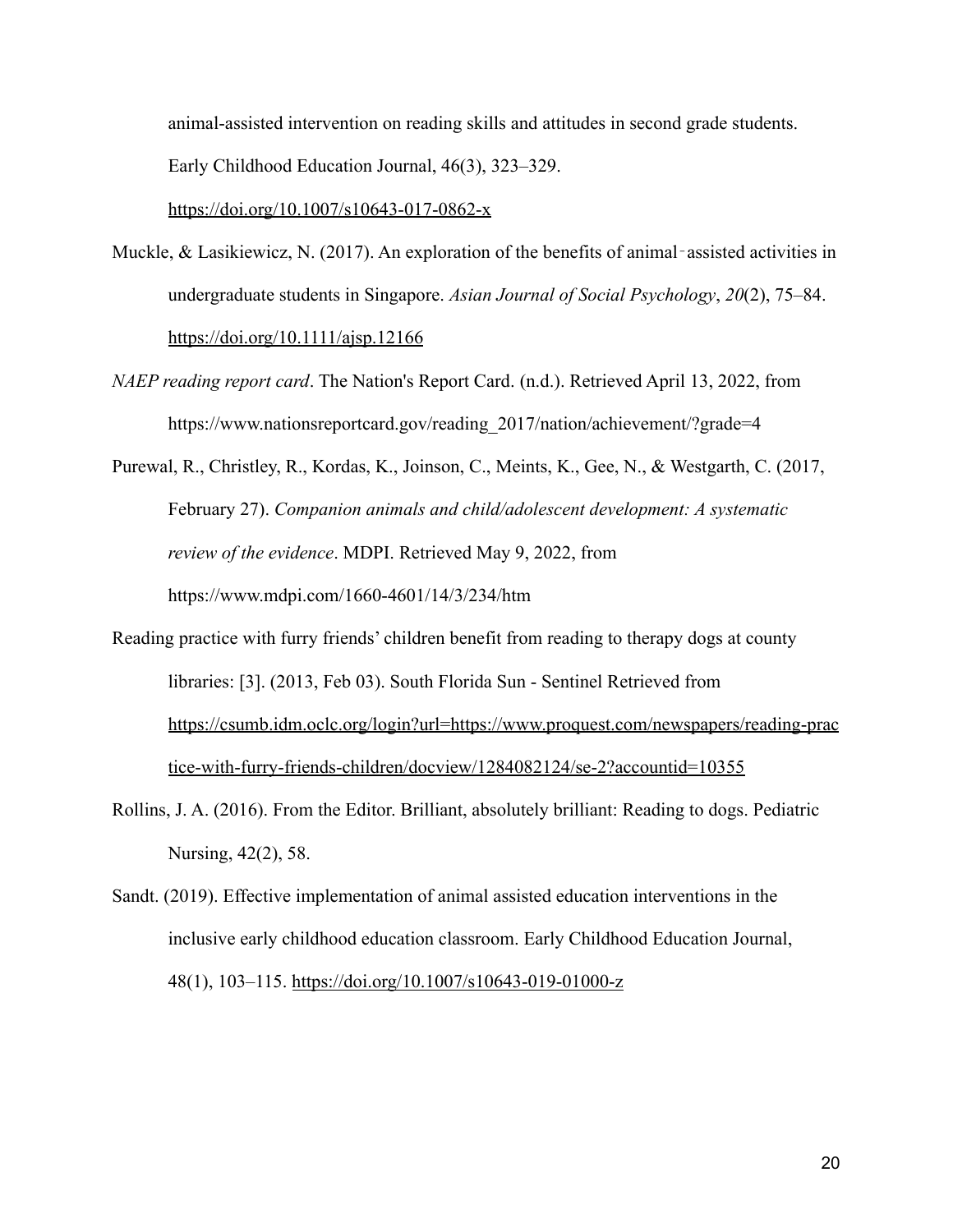### **Appendix A** Students'Anonymous Questionnaire

1. Before starting Paws to Read, did you enjoy reading on your own time?

No- 1 2 3 4 5 -Yes

1. Since you have started Paws to Read, do you enjoy reading on your own time?

No- 1 2 3 4 5 -Yes

1. Do you think Paws to Read has helped you become a better reader?

No- 1 2 3 4 5 -Yes

1. Would you recommend Paws to Read to friends?

No- 1 2 3 4 5 -Yes

 $\mathcal{L}_\text{max}$  , and the contribution of the contribution of the contribution of the contribution of the contribution of the contribution of the contribution of the contribution of the contribution of the contribution of t

 $\mathcal{L}_\text{max} = \mathcal{L}_\text{max} = \mathcal{L}_\text{max} = \mathcal{L}_\text{max} = \mathcal{L}_\text{max} = \mathcal{L}_\text{max} = \mathcal{L}_\text{max} = \mathcal{L}_\text{max} = \mathcal{L}_\text{max} = \mathcal{L}_\text{max} = \mathcal{L}_\text{max} = \mathcal{L}_\text{max} = \mathcal{L}_\text{max} = \mathcal{L}_\text{max} = \mathcal{L}_\text{max} = \mathcal{L}_\text{max} = \mathcal{L}_\text{max} = \mathcal{L}_\text{max} = \mathcal{$ 

1. Which part of the program helped you the most?